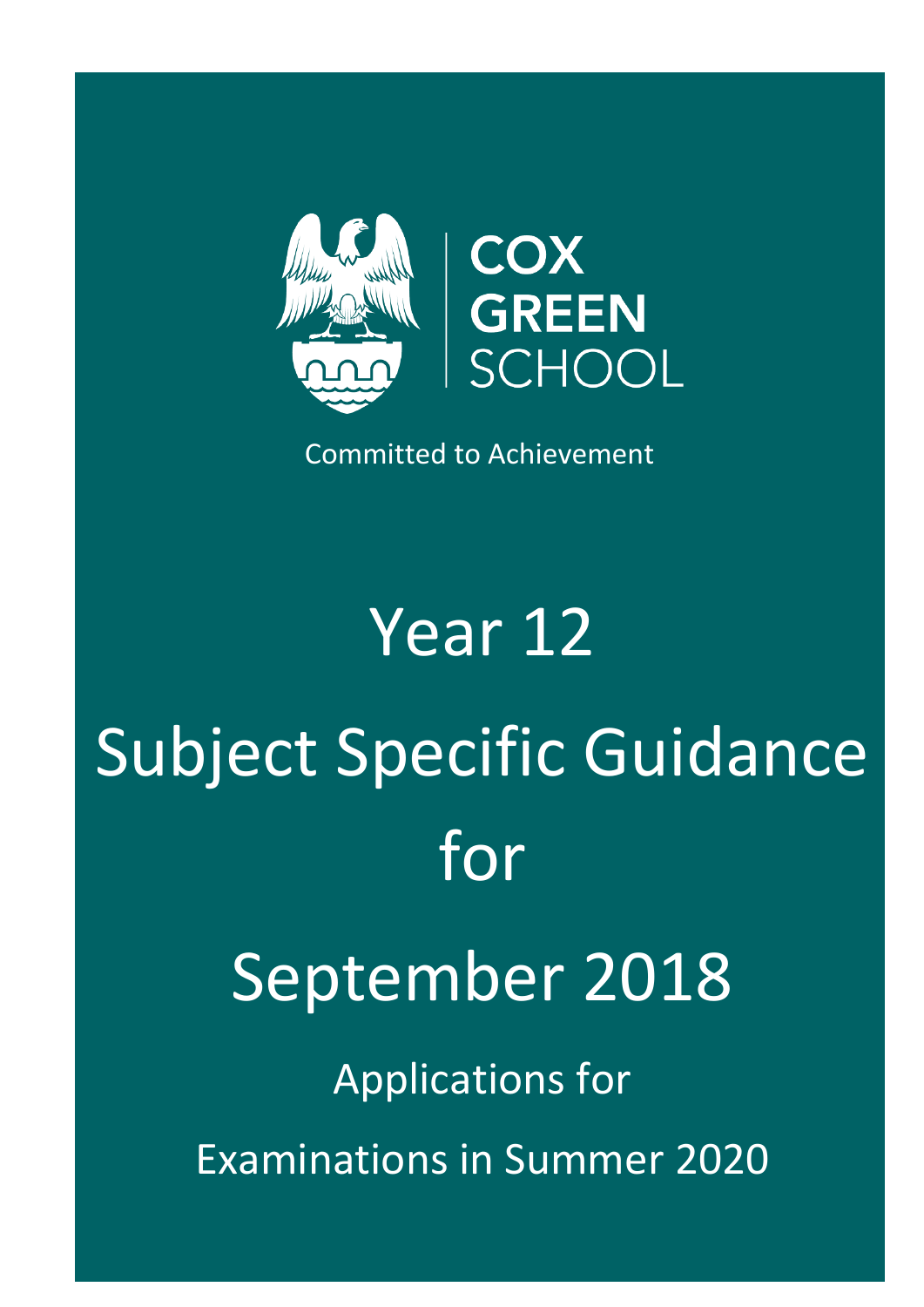

Committed to Achievement

# A Level Courses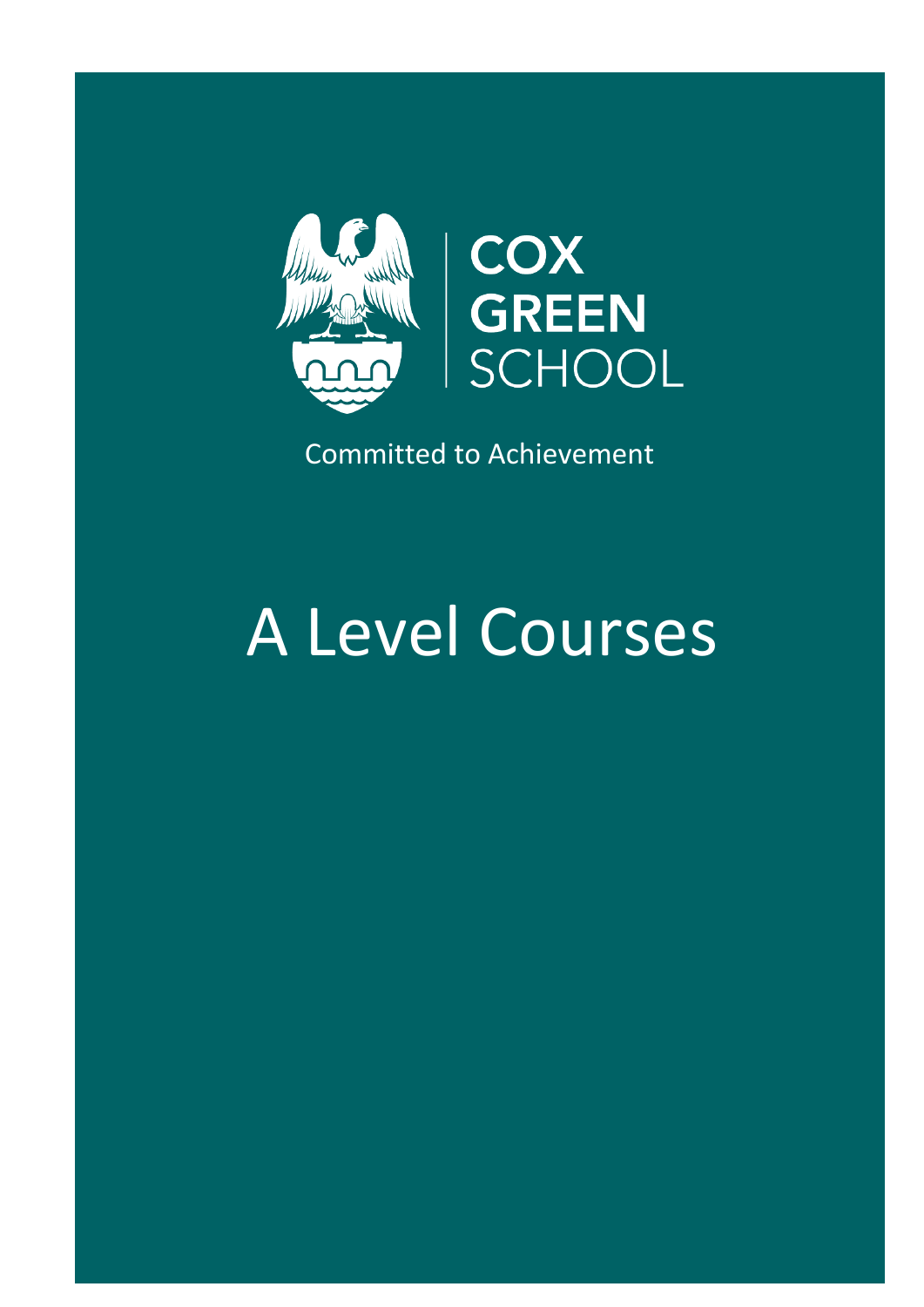#### **Art, Crait and A A Level Art, Craft and Design**

Exam Board: Students will be studying the AQA Art, Craft and Design syllabus (QAN: 601/4456/7)

Entry Requirements: Grade 6 in GCSE Art.

#### Form of Assessment and Course Content Description:

A summary of the topics studied, the full syllabus and past papers can be downloaded at:

<http://www.aqa.org.uk/subjects/art-and-design>

The work produced by the end of this first year is not externally assessed but will be internally assessed. During the second year of study students will be expected to submit two units of work as follows:

| <b>Module</b>                                                   | <b>Title</b>                                                                                                                                                                                                                                                                                                                                                                                                            | <b>Weighting</b> | <b>Assessment Method</b>                                                                                                                 |
|-----------------------------------------------------------------|-------------------------------------------------------------------------------------------------------------------------------------------------------------------------------------------------------------------------------------------------------------------------------------------------------------------------------------------------------------------------------------------------------------------------|------------------|------------------------------------------------------------------------------------------------------------------------------------------|
| Component 1:<br>Personal<br>Investigation<br>(7202/C)           | This is a student led project based on a topic of<br>their choice. The unit consists of preparatory work<br>and final outcome/s. Students must also submit a<br>written element as part of this project of between<br>1000 and 3000 words.                                                                                                                                                                              | 60%              | Internally assessed<br>and moderated by<br>AQA.<br>Assessment is<br>based upon four<br>assessment<br>objectives and<br>marked out of 96. |
| Component 2:<br><b>Externally Set</b><br>Assignment<br>(7202/X) | Students will be presented with an exam paper as<br>set by AQA containing a selection of possible<br>project titles. They will be required to choose ONE<br>title and complete preparatory work as an<br>investigation into this title. At the end of the<br>preparatory period they will sit for a 15 hour period<br>of supervised time in which they are expected to<br>produce their final outcome/s to the project. | 40%              | Internally assessed<br>and moderated by<br>AQA.<br>Assessment is<br>based upon four<br>assessment<br>objectives and<br>marked out of 96. |

Higher Education Application: Possible courses include: Art and Design Foundation; BTEC National Diploma in Vocational Design or General Art and Design; B.Ed.; BTEC Higher National Diploma; University Degree; Postgraduate Studies, including Postgraduate Certificate in Education.

Future Careers Information: Painting, sculpture, ceramics, print-making, performance, video, computer and holographic art, teaching, arts administration, art therapy, community arts, books and magazines design and illustration, graphic/product/industrial design, architecture, TV graphics, furniture, shop interiors, theatre lighting systems, medical and kitchen equipment, jewellery, fashion wear, typography, package design, computer and video graphics, wallpapers, theatrical costume design, set and prop design for films/TV/theatre, fashion and textile design, sports and leisure wear, interior design, exhibition design, restoration, film and television.

Further Information: If you have queries regarding any aspect of this course please contact Mrs LinfordRelph, at: [e.linfordrelph@coxgreen.com](mailto:e.linfordrelph@coxgreen.com)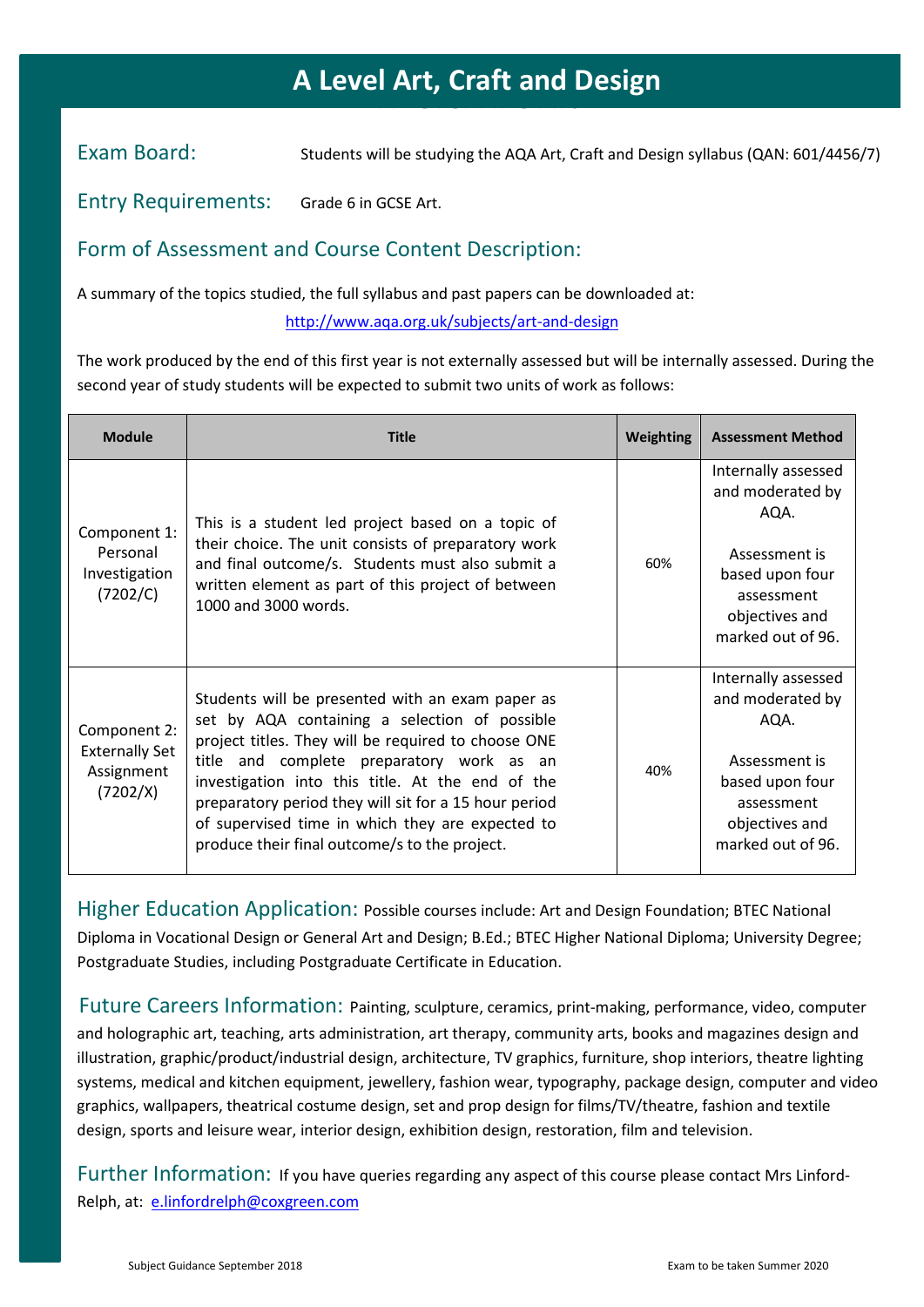# **A Level Biology**

Exam Board: Students study OCR Biology A. (QAN: 601/4260/1).

Entry Requirements: Grade 6 in GCSE Double Science or Grade 6 in GCSE Biology, and Grade 5 in GCSE Maths.

Form of Assessment and Course Content Description: The modules studied over the two year A Level are:

- **Module 1** Development of practical skills in biology
- **Module 2** Foundations in biology
- **Module 3** Exchange and transport
- **Module 4** Biodiversity, evolution and disease
- **Module 5** Communication, homeostasis and energy
- **Module 6** Genetics, evolution and ecosystems

A summary of the topics studied, the full syllabus and past papers can be downloaded at: <http://www.ocr.org.uk/qualifications/as-a-level-gce-biology-a-h020-h420-from-2015/>

#### Form of Assessment: Students will sit three examinations at the end of the course as set out below:

| <b>Module</b> | Title                                                                                                                                                                                                                                              | Weighting                                   | <b>Assessment Method</b>         |
|---------------|----------------------------------------------------------------------------------------------------------------------------------------------------------------------------------------------------------------------------------------------------|---------------------------------------------|----------------------------------|
| H420/01       | <b>Biological Processes</b><br>Section A – Multiple choice questions (15 marks)<br>Section B – Structured questions covering theory and practical skills<br>$(85$ marks)<br>Module 1, 2, 3 and Module 5 - Communication, homeostasis and<br>energy | 37%                                         | 2 hour 15 minute<br>written exam |
| H420/02       | <b>Biological Diversity</b><br>Section A – Multiple choice questions (15 marks)<br>Section $B -$ Structured questions covering theory and practical skills<br>$(85$ marks)<br>Module 1, 2, 4 and Module $6$ – Genetics, evolution and ecosystems   | 37%                                         | 2 hour 15 minute<br>written exam |
| H420/03       | <b>Unified Biology</b><br>Modules 1 to 6                                                                                                                                                                                                           | 26%                                         | 1 hour 30 minute<br>written exam |
| H420/04       | Practical endorsement in biology                                                                                                                                                                                                                   | Reported by school<br>Not formally assessed |                                  |

Higher Education Application: Biology is considered to be a rigorous course which is highly desirable and may give you a considerable advantage over others on Physiology, Medicine, Biochemistry and Homeostatic Mechanisms.

Future Careers Information: Many of our students go onto study related subjects such as Medicine, Veterinary Science, Genetics, Biomedical Sciences, Biochemistry, Physiotherapy and Nursing.

Further Information: If you have any questions please contact Mr A. Shields [a.shields@coxgreen.com](mailto:a.shields@coxgreen.com)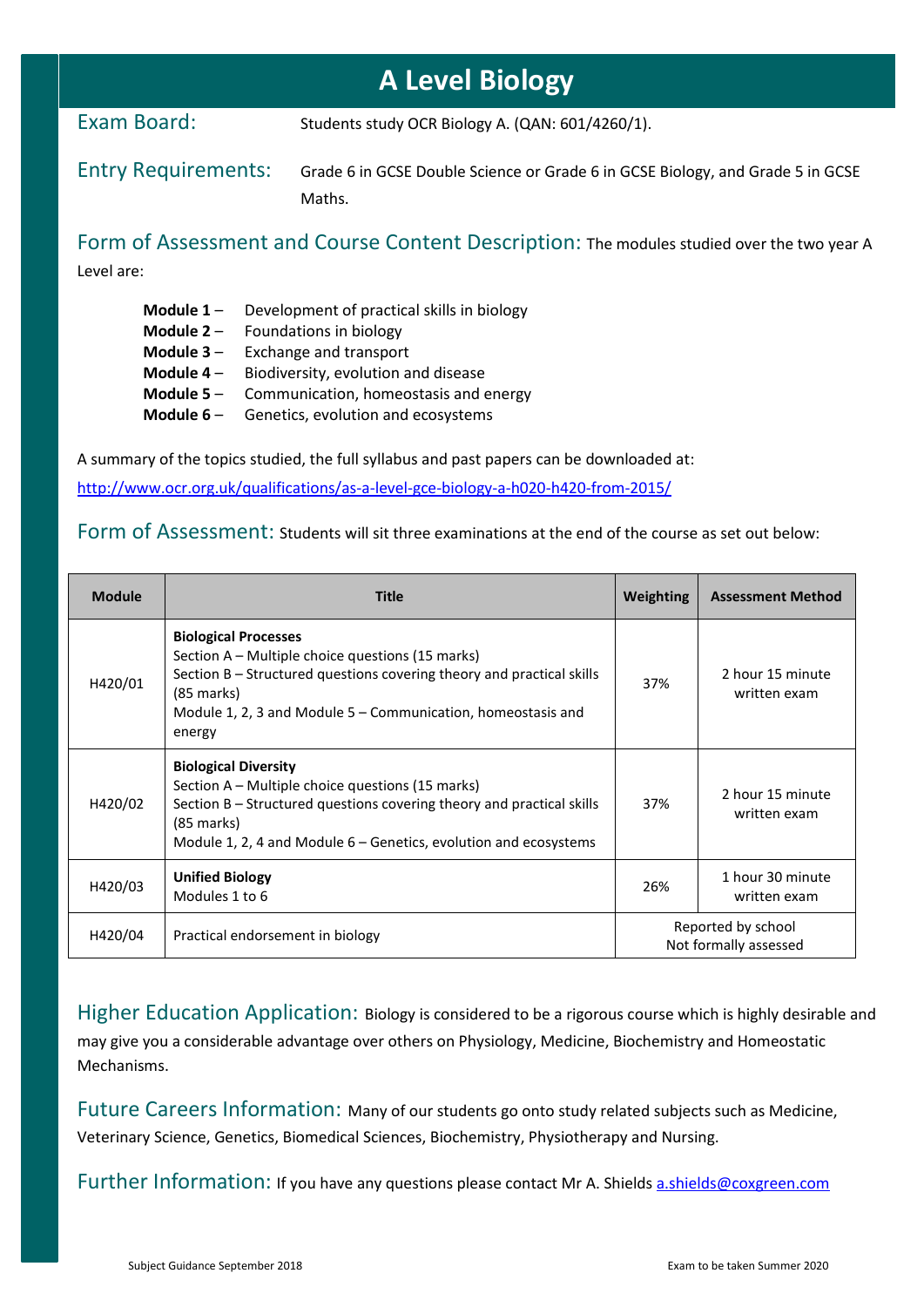# **A Level Business Studies**

Exam Board: Students study the AQA Business Studies syllabus (QAN: 601/4336/8).

Entry Requirements: 5 A\*-C/Grade 5's and above (including Maths and English)

Form of Assessment and Course Content Description: A summary of the topics, the full

syllabus & past papers can be downloaded at:

<http://www.aqa.org.uk/subjects/business-subjects/as-and-a-level/business-7131-7132/specification-at-a-glance>

#### **Subject content**

- 1. What is business?
- 2. Managers, leadership and decision making
- 3. Decision making to improve marketing performance
- 4. Decision making to improve operational performance
- 5. Decision making to improve financial performance
- 6. Decision making to improve human resource performance
- 7. Analysing the strategic position of a business
- 8. Choosing strategic direction
- 9. Strategic methods: how to pursue strategies
- 10. Managing strategic change

| <b>Module</b>     | <b>Title</b>                                                                                                                                                                                                                                                                                        | Weighting | <b>Assessment Method</b> |
|-------------------|-----------------------------------------------------------------------------------------------------------------------------------------------------------------------------------------------------------------------------------------------------------------------------------------------------|-----------|--------------------------|
| Paper 1<br>7132/1 | <b>Business 1</b><br>Three compulsory sections:<br>• Section A has 15 multiple choice questions (MCQs)<br>worth 15 marks.<br>• Section B has short answer questions worth 35 marks.<br>• Sections C and D have two essay questions (choice of<br>one from two and one from two) worth 25 marks each | 33.3%     | Written exam: 2 hours    |
| Paper 2<br>7132/2 | <b>Business 2</b><br>Three data response compulsory questions worth<br>approximately 33 marks each and made up of three or four<br>part questions.                                                                                                                                                  | 33.3%     | Written exam: 2 hours    |
| Paper 3<br>7132/3 | <b>Business 3</b><br>One compulsory case study followed by approximately six<br>questions.                                                                                                                                                                                                          | 33.3%     | Written exam: 2 hours    |

Higher Education Application: Business Studies can lead to a wide choice of further and higher education courses as a discrete subject or as a combination with other courses. This subject also has a great deal to offer those who wish to go directly from the Sixth Form to employment as much of the course content is directly relevant to your future employment.

Future Careers Information: University courses that directly link to this course include: Business Studies, Management, Economics, Accounting, Marketing, Tourism, Hospitality courses and Business Law. It may even be your springboard to running your own business.

Further Information: If you have any questions please see or contact Mr W Burton, Associate Senior Leader – ICT, Business Studies and Computing on [w.burton@coxgreen.com](mailto:w.burton@coxgreen.com)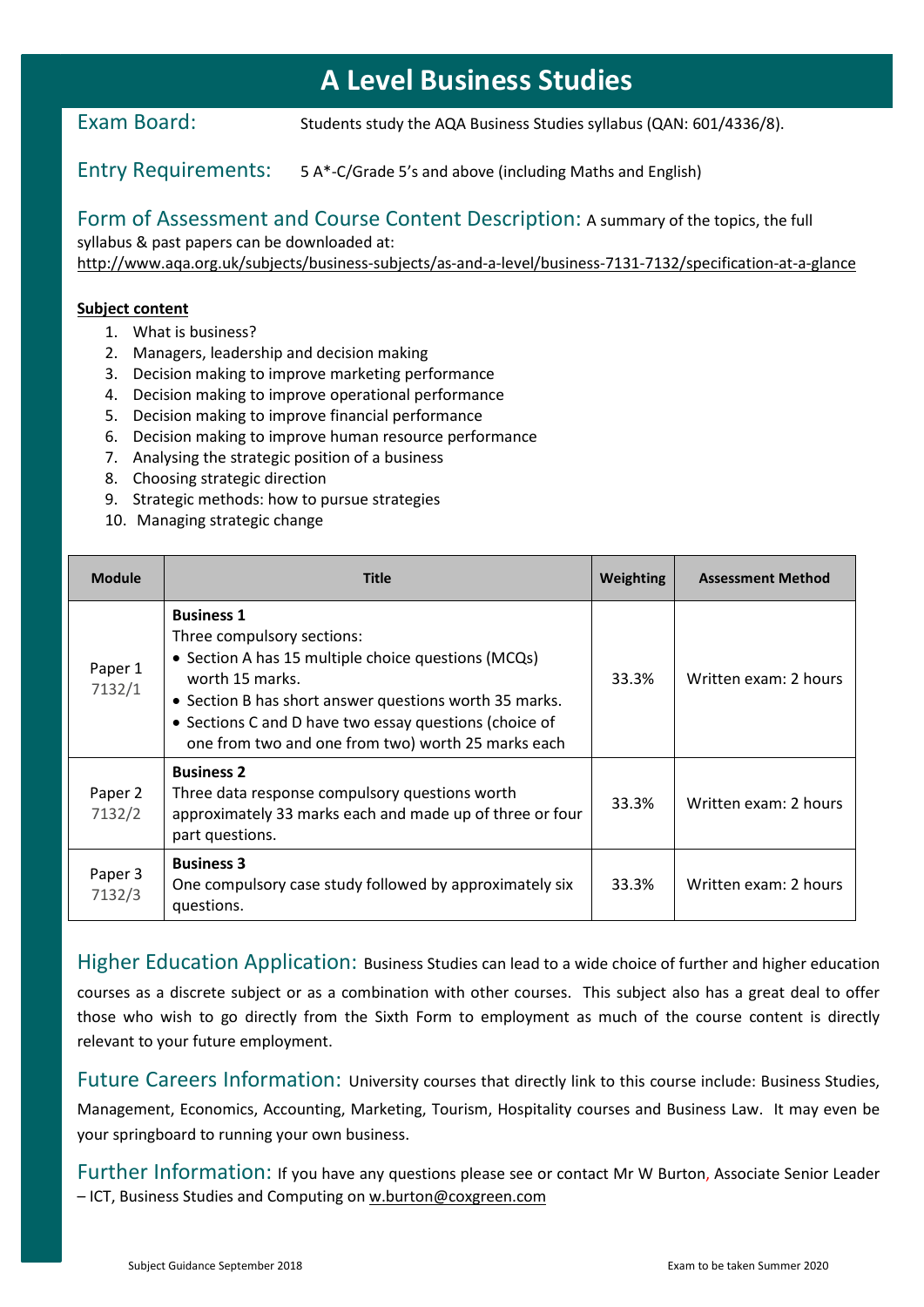# **A Level Chemistry**

Exam Board: Students study OCR Chemistry A. (QAN: 601/5255/2)

Entry Requirements: Grade 6 in GCSE Double Science or Grade 6 in GCSE Chemistry, and Grade 6 in GCSE Maths.

Form of Assessment and Course Content Description: The modules studied over the two year A

Level are:

**Module 1** – Development of practical skills in chemistry

- **Module 2** Foundations in chemistry
- **Module 3** Periodic table and energy
- **Module 4** Core organic chemistry
- **Module 5** Physical chemistry and transition elements
- **Module 6** Organic chemistry and analysis

A summary of the topics studied, the full syllabus and past papers can be downloaded at:

<http://www.ocr.org.uk/qualifications/as-a-level-gce-chemistry-a-h032-h432-from-2015/>

Students will sit three examinations at the end of the course as set out below:

| <b>Module</b> | <b>Title</b>                                                                                                                                                                                                              | Weighting                                   | <b>Assessment Method</b>         |
|---------------|---------------------------------------------------------------------------------------------------------------------------------------------------------------------------------------------------------------------------|---------------------------------------------|----------------------------------|
| H432/01       | Periodic table, elements and physical chemistry<br>Section A – Multiple choice questions (15 marks)<br>Section B – Structured questions covering theory and practical<br>skills (85 marks)<br>Module 1, 2, 3 and Module 5 | 37%                                         | 2 hour 15 minute<br>written exam |
| H432/02       | Synthesis and analytical techniques<br>Section A – Multiple choice questions (15 marks)<br>Section B – Structured questions covering theory and practical<br>skills (85 marks)<br>Module 1, 2, 4 and Module 6             | 37%                                         | 2 hour 15 minute<br>written exam |
| H432/03       | <b>Unified Chemistry</b><br>Modules 1 to 6                                                                                                                                                                                | 26%                                         | 1 hour 30 minute<br>written exam |
| H434/04       | Practical endorsement in chemistry                                                                                                                                                                                        | Reported by school<br>Not formally assessed |                                  |

Higher Education Application: There are many courses involving Chemistry including Chemistry, Biochemistry, Physiology, Pharmacy, Medicine, Nursing, Veterinary Science, Chemical Engineering, Environmental Science, Agriculture.

Future Careers Information: Chemistry is a shortage subject and therefore there are many opportunities for careers in this subject. However, many Chemistry graduates enter the services industry excelling in finance and the insurance industry. There are many opportunities in the health service and at pharmaceutical companies. There are also many research opportunities.

Further Information: If you have any questions please contact Mr J. Crowther *[j.crowther@coxgreen.com](mailto:j.crowther@coxgreen.com)*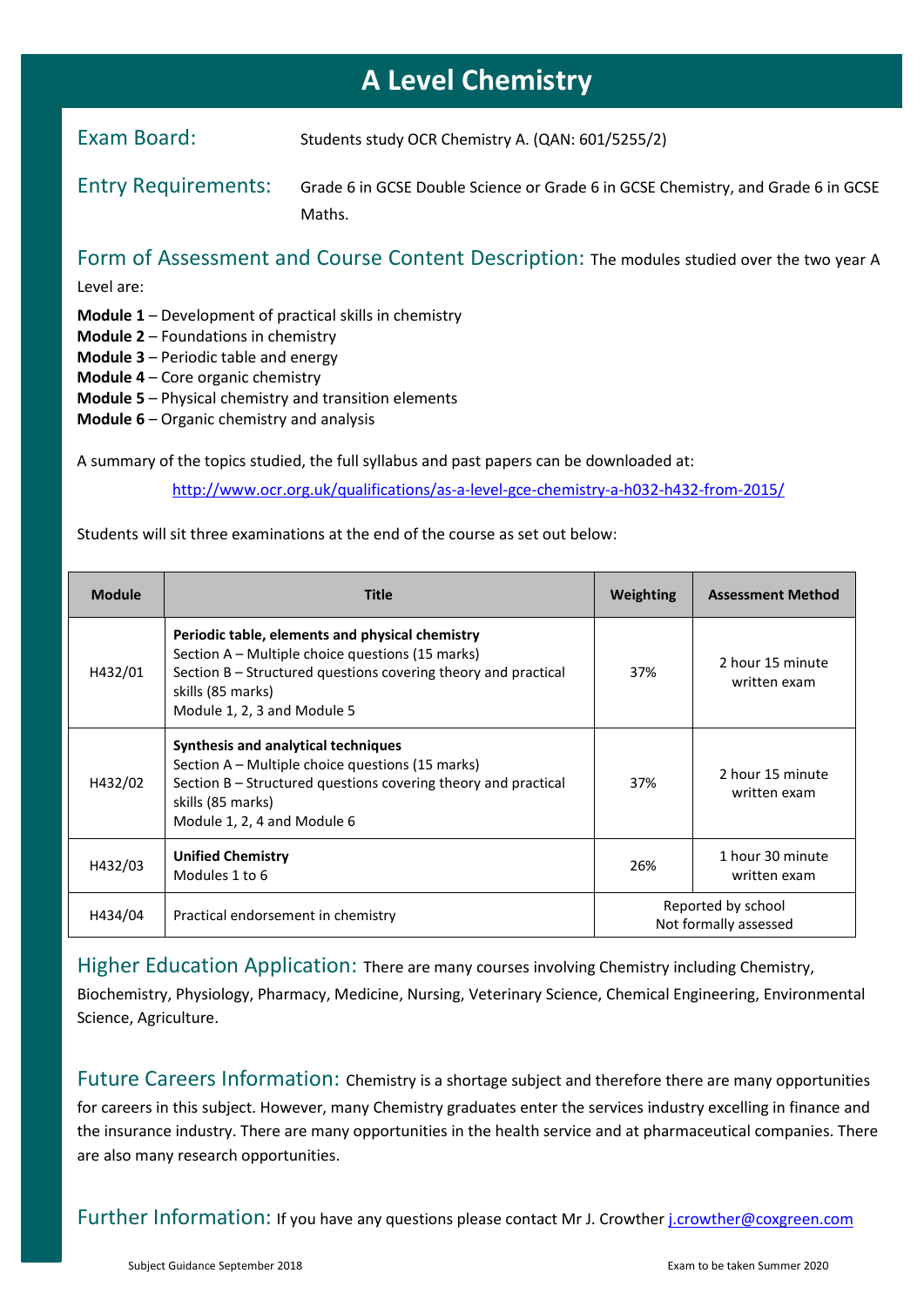# **A Level Computer Science (Taught at Desborough)**

Exam Board: Students will be studying the AQA Computer Science syllabus (QAN: 601/4569/9)

Entry Requirements: Grade 6 in GCSE Computing and a Grade 6 in Maths

Form of Assessment and Course Content Description: A summary of the topics studied, the full syllabus and past papers can be downloaded at: [http://www.aqa.org.uk/subjects/computer-science-and-it/as-and](http://www.aqa.org.uk/subjects/computer-science-and-it/as-and-a-level/computer-science-7516-7517)[a-level/computer-science-7516-7517](http://www.aqa.org.uk/subjects/computer-science-and-it/as-and-a-level/computer-science-7516-7517)

| <b>Module</b>                   | <b>Title</b>                                                                                                                                                                                                                                                                                                                                                                                                                               | <b>Weighting</b> | <b>Assessment Method</b> |
|---------------------------------|--------------------------------------------------------------------------------------------------------------------------------------------------------------------------------------------------------------------------------------------------------------------------------------------------------------------------------------------------------------------------------------------------------------------------------------------|------------------|--------------------------|
| Paper 1                         | Ability to program, and theoretical knowledge of Computer<br>Science.<br>On screen examination designed to encourage students to<br>do an investigative project on a topic of particular interest.                                                                                                                                                                                                                                         | 40%              | 2 hours 30 minutes       |
| Paper 2                         | Ability to answer questions from subject content:<br>Fundamentals of programming, data structures, and<br>algorithms.<br>Theory of computation and the fundamentals of<br>data representation, computer systems, and<br>computer organisation and architecture<br>Consequences of uses of computing and the<br>fundamentals of communication and networking<br>and databases<br>Big Data and the fundamentals of functional<br>programming | 40%              | 2 hours 30 minutes       |
| Non Exam<br>Assessment<br>(NEA) | Assessment of student's ability to use the knowledge and<br>skills gained through the course to solve or investigate a<br>practical problem. Students will be expected to follow a<br>systematic approach to problem solving.                                                                                                                                                                                                              | 20%              | N/A                      |

Lessons at Desborough: This course is studied at Desborough College where students attend lessons on; Tuesday: P1 and 2 (Week 2 – P3) Thursday: P4 and 5

Students are required to make their own way to Desborough College on Tuesday and travel home from Desborough College on Thursday. All other transport to and from the Cox Green is arranged by the school.

Higher Education Application: This course counts towards UCAS points, so it can be used in a variety of IT related courses. It can also be combined and used alongside another subject at University. Skills are transferable so students can choose to study apprenticeships in IT.

Future Careers Information: IT Programming, Software Design, Systems Analysis and Design, Multimedia Production.

Further Information: If you have any questions please contact Mr R McAlaney - [r.mcalaney@coxgreen.com](mailto:r.mcalaney@coxgreen.com) or Ms Delorise McDonald – [delorisemcdonald@desborough-college.net](mailto:delorisemcdonald@desborough-college.net)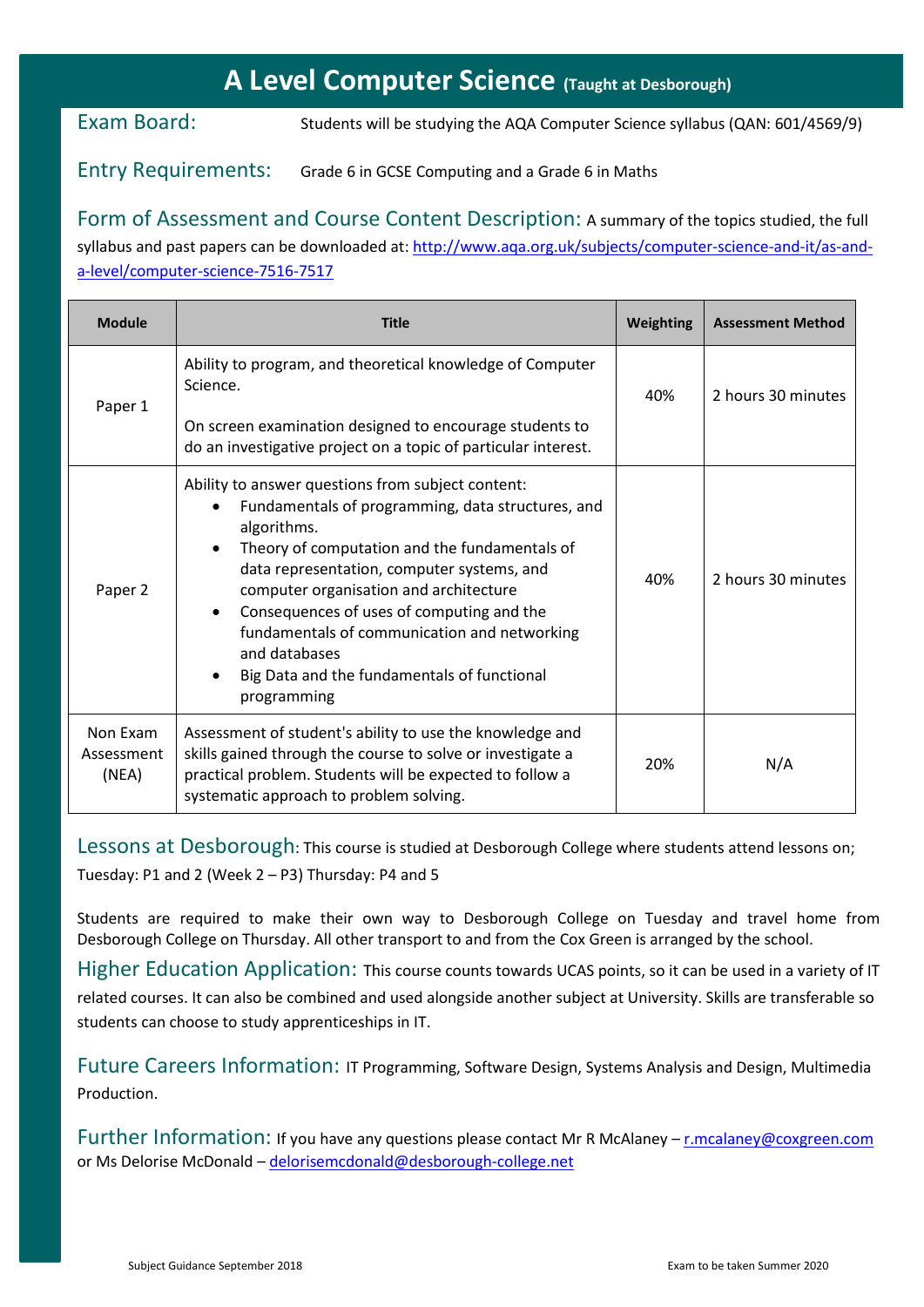# **A Level Drama and Theatre Studies**

Exam Board: Students will be studying the AQA Drama and Theatre syllabus (QAN: 500/2307/X)

Entry Requirements: Grade 6 in GCSE Drama and Theatre Studies.

Form of Assessment and Course Content Description: A summary of the topics studied, the full syllabus and past papers can be downloaded at:

<http://www.aqa.org.uk/subjects/drama/a-level/drama-and-theatre-7262>

| <b>Module</b>  | <b>Title</b>                                                                                                                                                                                                                                                                                                                                      | Weighting | <b>Assessment Method</b>                      |
|----------------|---------------------------------------------------------------------------------------------------------------------------------------------------------------------------------------------------------------------------------------------------------------------------------------------------------------------------------------------------|-----------|-----------------------------------------------|
| Component<br>1 | <b>Drama and Theatre</b><br>Section A: Drama through the ages (Antigone)<br>Section B: 20 <sup>th</sup> and 21 <sup>st</sup> Century (Our Country's Good)<br>$\bullet$<br>Section C: Live Theatre production                                                                                                                                      | 40%       | 3 hour written exam                           |
| Component<br>2 | <b>Creating original drama</b><br>Students must complete two assessment tasks:<br>Produce an individual Working notebook documenting the<br>devising process (40 marks)<br>Contribute to the final devised, group performance (20<br>$\bullet$<br>marks)                                                                                          | 30%       | Marked by teachers<br>and moderated by<br>AQA |
| Component      | <b>Making Theatre</b><br><b>Explore and interpret three key extracts</b><br>Students must complete two assessment tasks:<br>Formally present Extract 3 to an audience (40 marks)<br>$\bullet$<br>Produce an individual Reflective report analysing and<br>$\bullet$<br>evaluating their theatrical interpretation of all key<br>extracts studied. | 30%       | Marked by AQA                                 |

Higher Education Application: There are many opportunities to study Performing Arts at degree or HND level. Many universities offer degrees based on Performing Arts.

Future Careers Information: Students leave equipped with confidence and advanced communication skills which transfer well to the job market. Many students have developed as freelance performance and/or workshop practitioners.

Careers in the expanding creative industries and in teaching are also applicable.

Further Information: If you have any questions please contact Miss A. Stead – **[a.stead@coxgreen.com](mailto:a.stead@coxgreen.com)**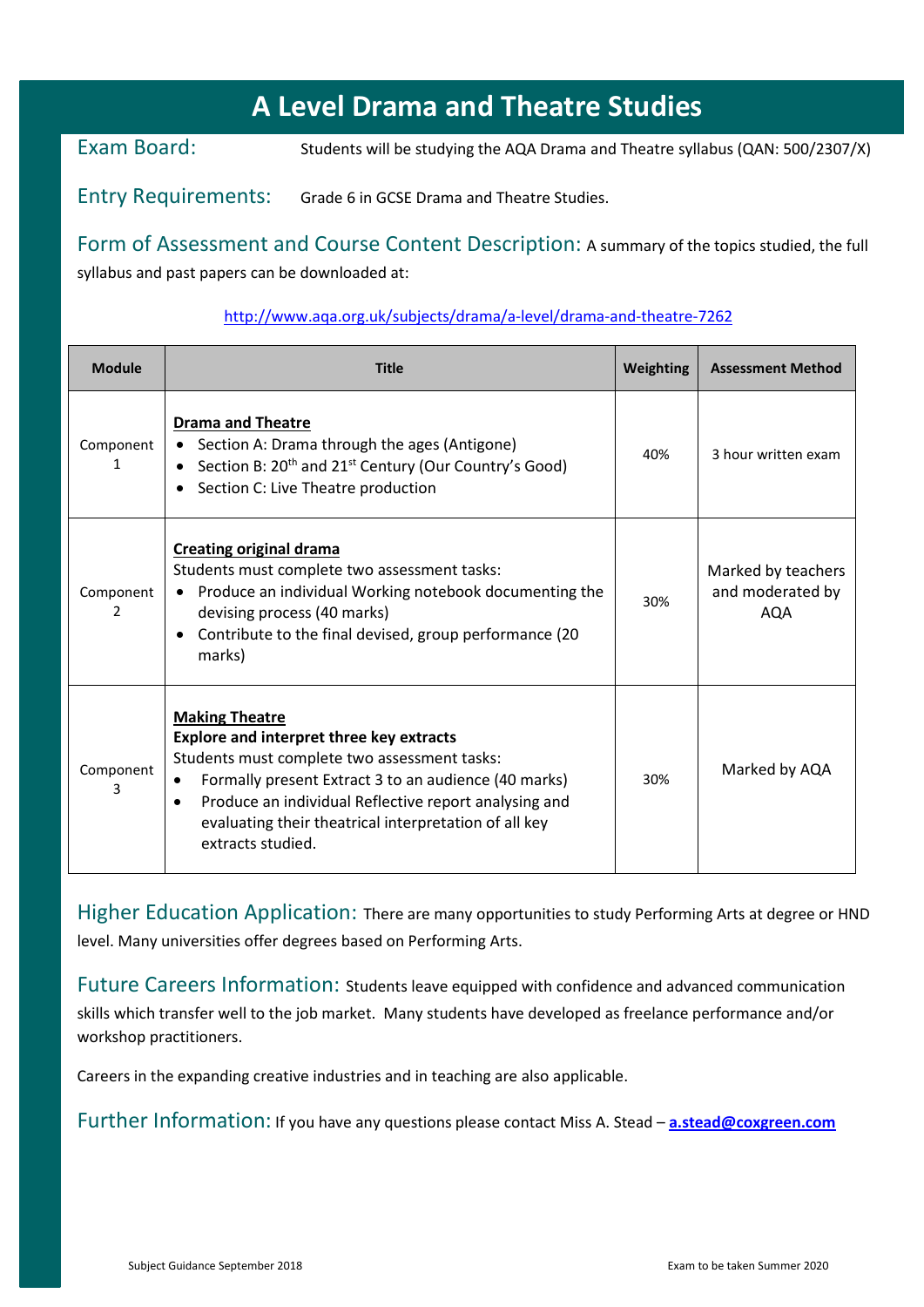# **A Level English Literature**

Exam Board: Students will be studying the Edexcel English Literature syllabus (QAN: 601/5046/4)

Entry Requirements: Grade 6 in both GCSE English Literature and English Language

Form of Assessment and Course Content Description: A summary of the topics studied, the full syllabus and past papers can be downloaded at: [https://qualifications.pearson.com/en/qualifications/edexcel-a](https://qualifications.pearson.com/en/qualifications/edexcel-a-levels/english-literature-2015.html)[levels/english-literature-2015.html](https://qualifications.pearson.com/en/qualifications/edexcel-a-levels/english-literature-2015.html)

| <b>Module</b> | Title                                                                                                                                                                                                                                                                                                                                                                                                                                                                                                                                                                                                                                                                                                                                 | Weighting | <b>Assessment Method</b>                   |
|---------------|---------------------------------------------------------------------------------------------------------------------------------------------------------------------------------------------------------------------------------------------------------------------------------------------------------------------------------------------------------------------------------------------------------------------------------------------------------------------------------------------------------------------------------------------------------------------------------------------------------------------------------------------------------------------------------------------------------------------------------------|-----------|--------------------------------------------|
| Component 1   | Drama:<br>one Shakespeare play and one other drama from<br>either tragedy or comedy - both texts may be<br>selected from one or both of these categories.<br>critical essays related to their selected Shakespeare<br>$\bullet$<br>play. Students' preparation is supported by<br>Shakespeare: A Critical Anthology - Tragedy or<br>Shakespeare: A Critical Anthology - Comedy.<br><u>Texts</u><br>Othello, Shakespeare<br>A Streetcar Named Desire, Tennessee Williams<br>Open book – clean copies of the drama texts can be<br>taken into the examination.<br>The Critical Anthology must not be taken into the<br>$\bullet$<br>examination.<br>Total of 60 marks available - 35 marks for Section A<br>and 25 marks for Section B. | 30%       | Written exam<br>2 hrs 15 mins              |
| Component 2   | Prose<br>Students study two prose texts from a chosen theme. At<br>least one of the prose texts must be pre-1900.<br><b>Texts</b><br>Pre-1900: The Picture of Dorian Gray, Oscar Wilde<br>Post-1900 Beloved, Toni Morrison<br>٠<br>Open book - clean copies of the prose texts can be<br>taken into the examination.<br>Total of 40 marks available                                                                                                                                                                                                                                                                                                                                                                                   | 20%       | Written exam<br>1 hour                     |
| Component 3   | Poetry<br>Students study poetic form, meaning and language<br>a selection of post-2000 specified poetry (continued overleaf)                                                                                                                                                                                                                                                                                                                                                                                                                                                                                                                                                                                                          | 30%       | Written exam<br>2 hours and 15<br>minutes. |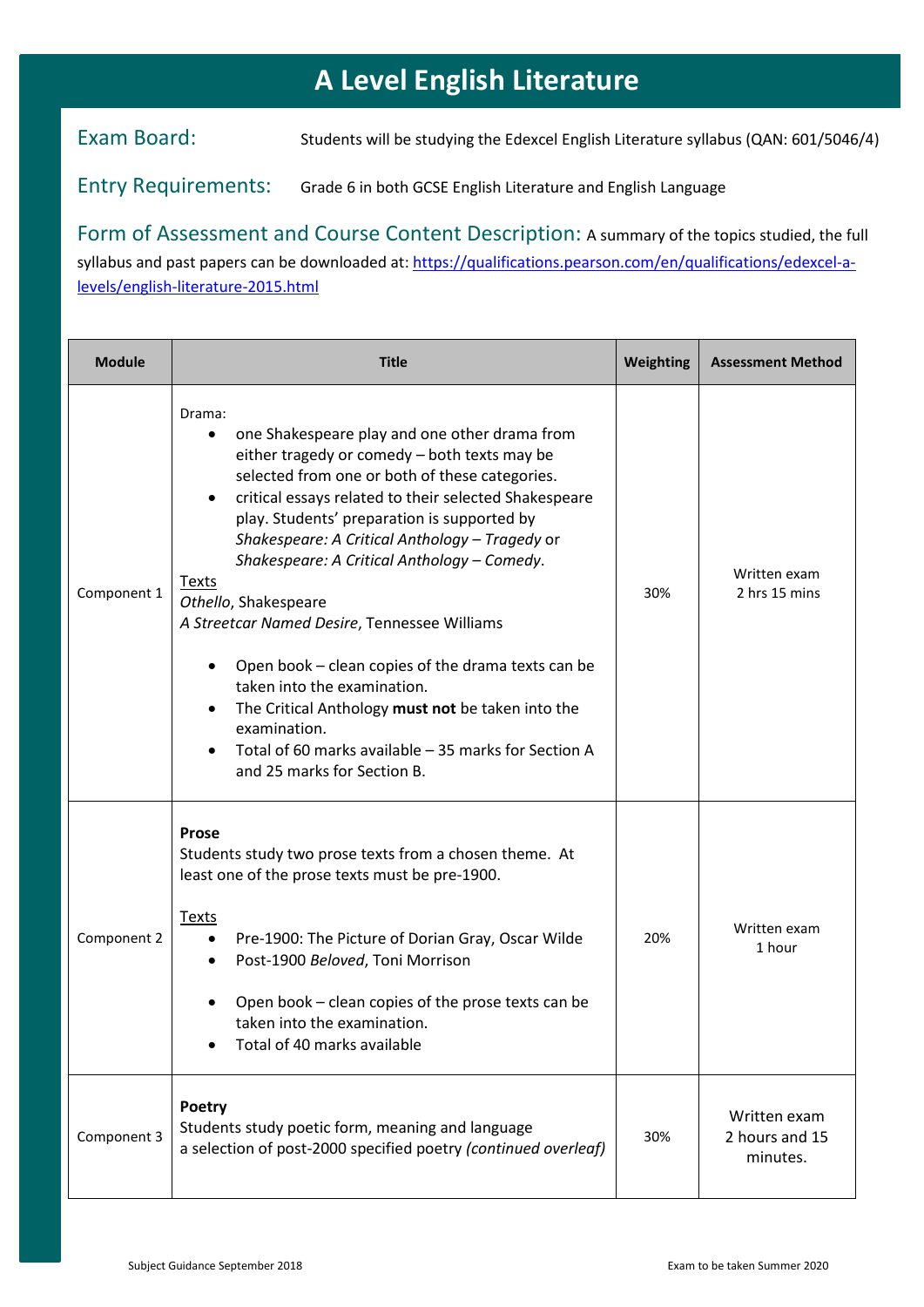# **A Level English Literature ctd**

|                                | and a specified range of poetry from:<br>either<br>a literary period (either pre- or post-1900)<br>or<br>a named poet from within a literary period<br>Texts<br>Selected Poems: John Keats, editor John Barnard<br>(Penguin Classics, 2007)<br>Open book - clean copies of the poetry texts can be<br>taken into the examination.<br>Total of 60 marks available – 30 marks for Section A and<br>30 marks for Section B |     |                                                                                                                                                           |
|--------------------------------|-------------------------------------------------------------------------------------------------------------------------------------------------------------------------------------------------------------------------------------------------------------------------------------------------------------------------------------------------------------------------------------------------------------------------|-----|-----------------------------------------------------------------------------------------------------------------------------------------------------------|
| Non-<br>Examination<br>Content | Students have a free choice of two texts to study.<br>Chosen texts:<br>must be different from those studied in Components<br>$\bullet$<br>1, 2 and 3<br>must be complete texts and may be linked by theme,<br>$\bullet$<br>movement, author or period<br>may be selected from poetry, drama, prose or<br>$\bullet$<br>literary non-fiction.                                                                             | 20% | Students produce<br>one assignment:<br>one extended<br>comparative essay<br>referring to two<br>texts. Advisory<br>total word count is<br>2500-3000 words |

Higher Education Application: English Literature is a highly regarded A Level by universities and

employers alike. Students who work enthusiastically on their studies in this subject will improve not only their personal appreciation of great literary works, but also gain valuable study skills and learn essay writing techniques which will help enormously in other subject areas.

Future Careers Information: In terms of career progression, English Literature is particularly useful in the fields of Law, Media work, Medicine and Journalism.

Further Information:If you have any questions please contact Mrs G LaRocque, Learning Leader for English – [g.larocque@coxgreen.com](mailto:g.larocque@coxgreen.com)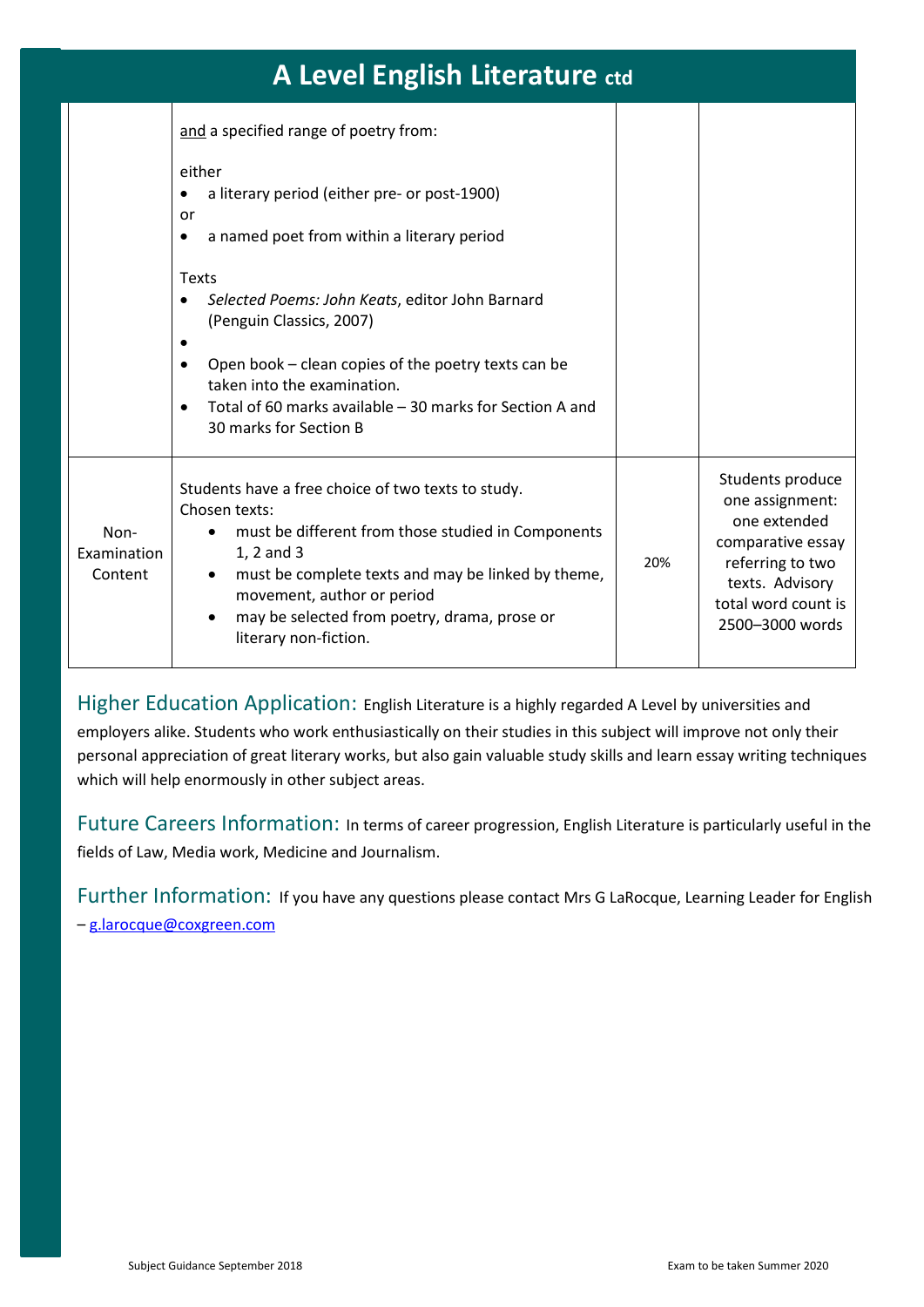# **A Level French**

Exam Board: Students study the AQA syllabus (QAN:601/8727/X)

Entry Requirements: Grade 6 in GCSE French.

Form of Assessment and Course Content Description: A summary of the topics studied, the full syllabus and past papers can be downloaded at: [http://www.aqa.org.uk/subjects/languages/as-and-a-level/french-](http://www.aqa.org.uk/subjects/languages/as-and-a-level/french-7652)[7652](http://www.aqa.org.uk/subjects/languages/as-and-a-level/french-7652)

#### **Core Content**

The course covers three topic areas as well as giving the students a chance to read French literature and watch French film.

The topics are:

- Social issues and trends
- Political and artistic culture
- Grammar

#### **Grammar**

All students will be expected to have studied the grammatical system and structures of the language during their course. Knowledge of the grammar and structures specified for GCSE is assumed. In the exam students will be required to use, actively and accurately, grammar and structures appropriate to the tasks set.

#### **Works – study either a French text or film**

Students must study **either** one text and one film **or** two texts from an accredited list. Abridged editions should not be used.

#### Students will sit three examinations at the end of the course as set out in the table below:

| <b>Module</b>                 | <b>Title</b> | Weighting | <b>Assessment Method</b>               |
|-------------------------------|--------------|-----------|----------------------------------------|
| Paper 1<br>7652/1             | Paper 1      | 50%       | Listening, reading<br>and writing exam |
| Paper 2<br>7652/2             | Paper 2      | 20%       | Writing exam                           |
| Paper 3<br>7652/3T<br>7652/3V | Paper 3      | 30%       | Speaking exam                          |

Higher Education Application: French is highly regarded by universities and employers alike. Students who work hard on their studies in this subject will improve not only their language skills, but other skills valued by employers. It also opens other opportunities to living and working abroad.

Future Careers Information: This qualification is recognised and valued by all employers due to the wide range of skills the students will gain.

Further Information: If you have any questions please see or contact Miss H Stevenson –

h.stevenson@coxgreen.com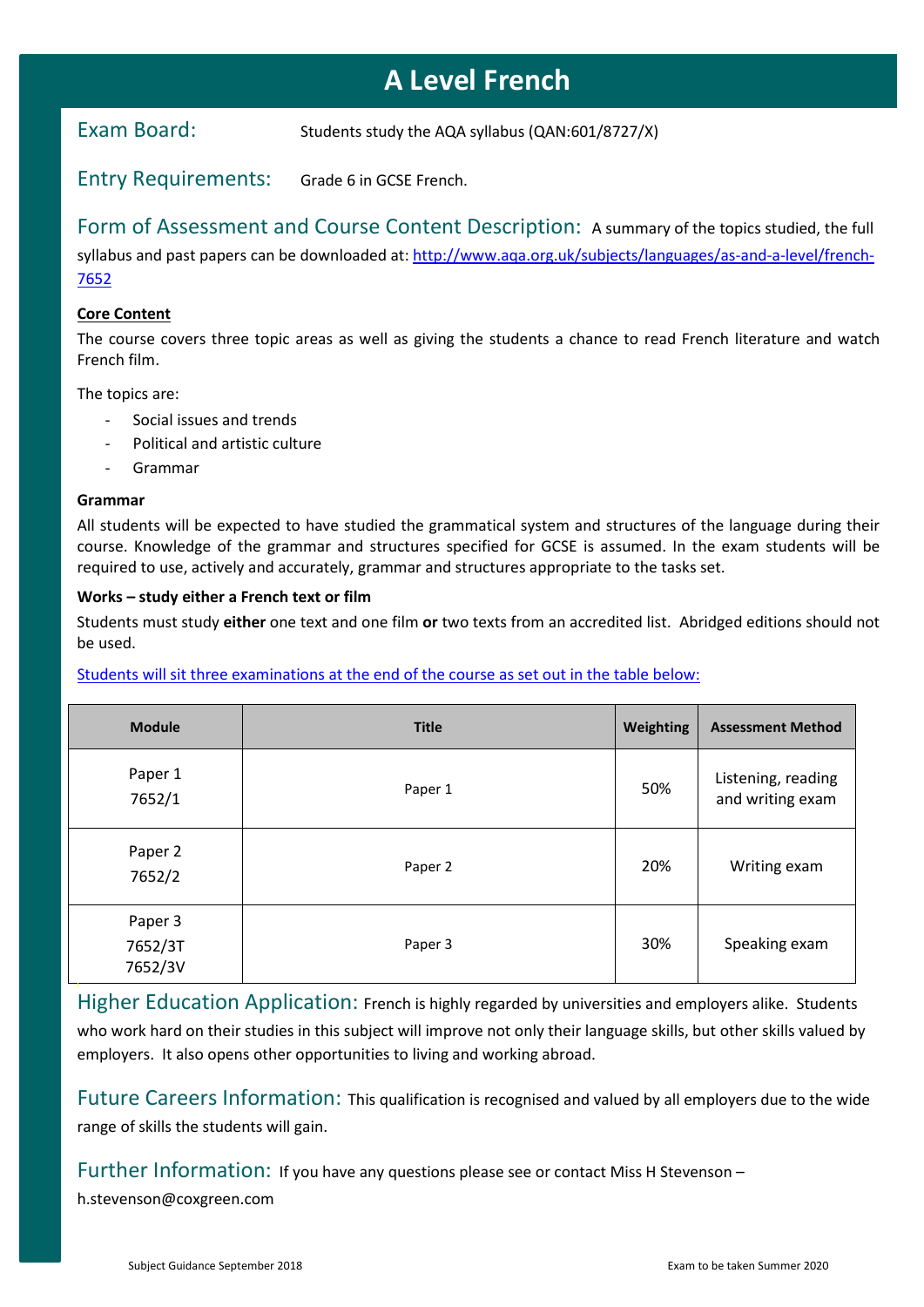|                            | <b>A Level Further Mathematics</b>                                                          |
|----------------------------|---------------------------------------------------------------------------------------------|
| Exam Board:                | Students study the Edexcel Mathematics syllabus (Further Maths QAN: 603/1333/X)             |
| <b>Entry Requirements:</b> | Minimum Grade 8 in GCSE Maths. A Grade 7 may be considered in<br>exceptional circumstances. |

Form of Assessment and Course Content Description: A summary of the topics studied, the full syllabus and past papers can be downloaded at:

| <b>Module</b>            | <b>Title</b>                                                                                                                                                                                                                                                                                      | <b>Weighting</b> | <b>Assessment</b><br><b>Method</b> |
|--------------------------|---------------------------------------------------------------------------------------------------------------------------------------------------------------------------------------------------------------------------------------------------------------------------------------------------|------------------|------------------------------------|
| Paper 1:<br>(9FM0/01)    | Core Pure Mathematics 1:<br>Proof, Complex numbers, Matrices, Further algebra and<br>functions, Further calculus, , Further vectors, Polar<br>coordinates, Hyperbolic functions, Differential equations                                                                                           |                  | Exam<br>1h 30 mins                 |
| Paper 2:<br>(9FM0/02)    | Core Pure Mathematics 2:<br>Proof, Complex numbers, Matrices, Further algebra and<br>functions, Further calculus, , Further vectors, Polar<br>coordinates, Hyperbolic functions, Differential equations                                                                                           | 25%              | Exam<br>$1h$ 30 mins               |
| Paper 3:<br>(9FM0/3A-3D) | Students take one of the following four options:<br><b>Further Pure Maths 1</b><br><b>Further Statistics 1</b><br>$\bullet$<br><b>Further Mechanics 1</b><br>٠<br><b>Decision Maths 1</b>                                                                                                         | 25%              | Exam<br>$1h$ 30 mins               |
| Paper 4:<br>(9FM0/4A-4G) | Students take one of the following four options:<br><b>Further Pure Maths 2</b><br>• Further Statistics 2<br>$\bullet$<br><b>Further Statistics 1</b><br>• Further Mechanics 2<br>$\bullet$<br><b>Further Mechanics 1</b><br>Decision Mathematics 2<br>$\bullet$<br><b>Decision Mathematics 1</b> | 25%              | Exam<br>$1h$ 30 mins               |

#### <https://qualifications.pearson.com/en/qualifications/edexcel-a-levels/mathematics-2017.html>

Higher Education Application: Mathematics is defined as a 'facilitating subject', which means it will support you when studying other subjects. The content of most reformed subjects have substantially more mathematics than before. A level Mathematics is useful if you are interested in studying such fields such as Mathematics, Physics, Chemistry, Economics, Engineering, Finance, Computer Science and Actuarial Sciences.at university.

Students planning to study Mathematics or Engineering at University will find studying A Level Further Maths a useful choice.

Future Careers Information: There are many careers in which A Level Mathematics, while not essential, may be of advantage, for example, accountancy, architecture, retail management.

Further Information: Please contact [A.haghazali@coxgreen.com](mailto:A.haghazali@coxgreen.com) Learning Leader of Maths for any further questions that you might have.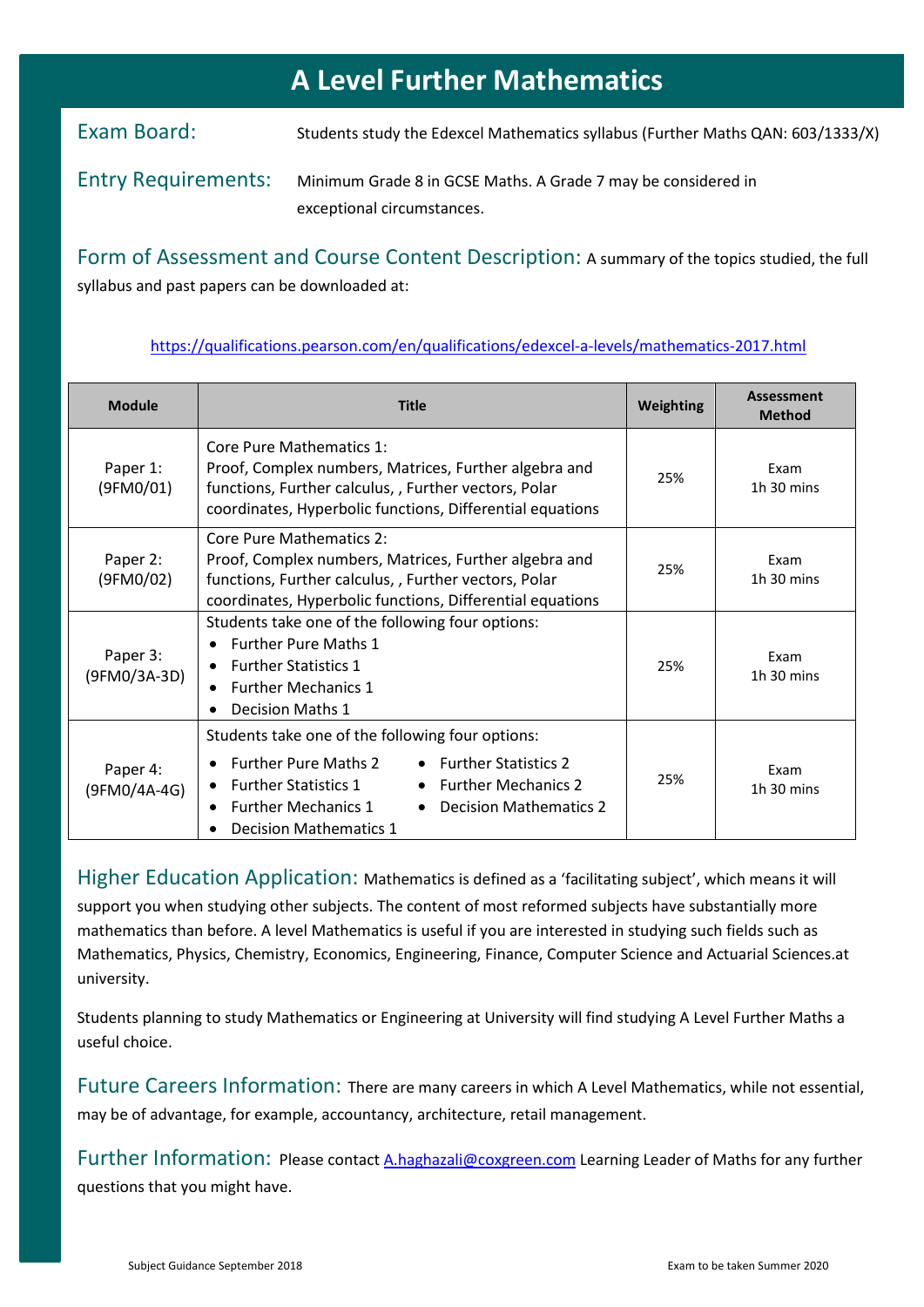# **A Level Geography**

Exam Board: Students will be studying the Edexcel syllabus (QAN: 601/8417/6)

Entry Requirements: Grade 6 in GCSE Geography and a Grade 5 in GCSE Maths.

Form of Assessment and Course Content Description: A summary of the topics studied, the full syllabus and past papers can be downloaded at:

<https://qualifications.pearson.com/en/qualifications/edexcel-a-levels/geography-2016.html>

| <b>Module</b>          | <b>Title</b>                                                                                                                                                                                                                                                                                                                                                                                                    | Weighting | <b>Assessment Method</b>                     |
|------------------------|-----------------------------------------------------------------------------------------------------------------------------------------------------------------------------------------------------------------------------------------------------------------------------------------------------------------------------------------------------------------------------------------------------------------|-----------|----------------------------------------------|
| 9GEO/01:<br>Paper 1    | • Section A: Topic 1 – Tectonic Processes and Hazards.<br>• Section B: Topic 2 - Landscape Systems, Processes and<br>Change: 2B: Coastal Landscapes and Change<br>• Section C: Topic 5– The Water Cycle and Water Insecurity<br>and Topic 6-The Carbon Cycle and Energy Security                                                                                                                                | (30%)     | Written<br>examination<br>2hours 15 minutes  |
| 9GEO/02:<br>Paper 2    | • Section A: Topic 3 – Globalisation and Topic 7–<br>Superpowers<br>• Section B: Topic 4-Shaping Places: 4A - Regenerating<br>Places.<br>• Section C: Topic 8 - Global Development and<br>Connections: 8A Health, Human Rights and Interventions.                                                                                                                                                               | (30%)     | Written<br>examination<br>2 hours 15 minutes |
| 9GEO/03:<br>Paper 3    | Sections A, B and C all draw synoptically on knowledge and<br>understanding from compulsory content related to 3 themes;<br>players, actions and futures.                                                                                                                                                                                                                                                       | (20%)     | Written<br>examination<br>2 hours 15 minutes |
| 9GEO/04:<br>Coursework | Students must define a question relating to the course<br>content which they will investigate through primary and<br>secondary research. The investigation report will evidence<br>independent analysis and evaluation of data, presentation of<br>data findings and extended writing. Teacher guidance is<br>limited by the exam board so students must be prepared to<br>undertake this with limited support. | 20%       | Independent<br>Investigation                 |

Higher Education Application: Courses including: Geography, Geology, Archaeology, Development Studies, Urban Planning.

Future Careers Information: Literate and numerate, geographers have versatility which is the envy of other graduates and attractive to employers. The breadth of the subject and its development skills in research and decision making are an excellent basis for administration and business.

Further Information: If you have any questions please contact Miss J. Allen – [j.allen@coxgreen.com](mailto:j.allen@coxgreen.com)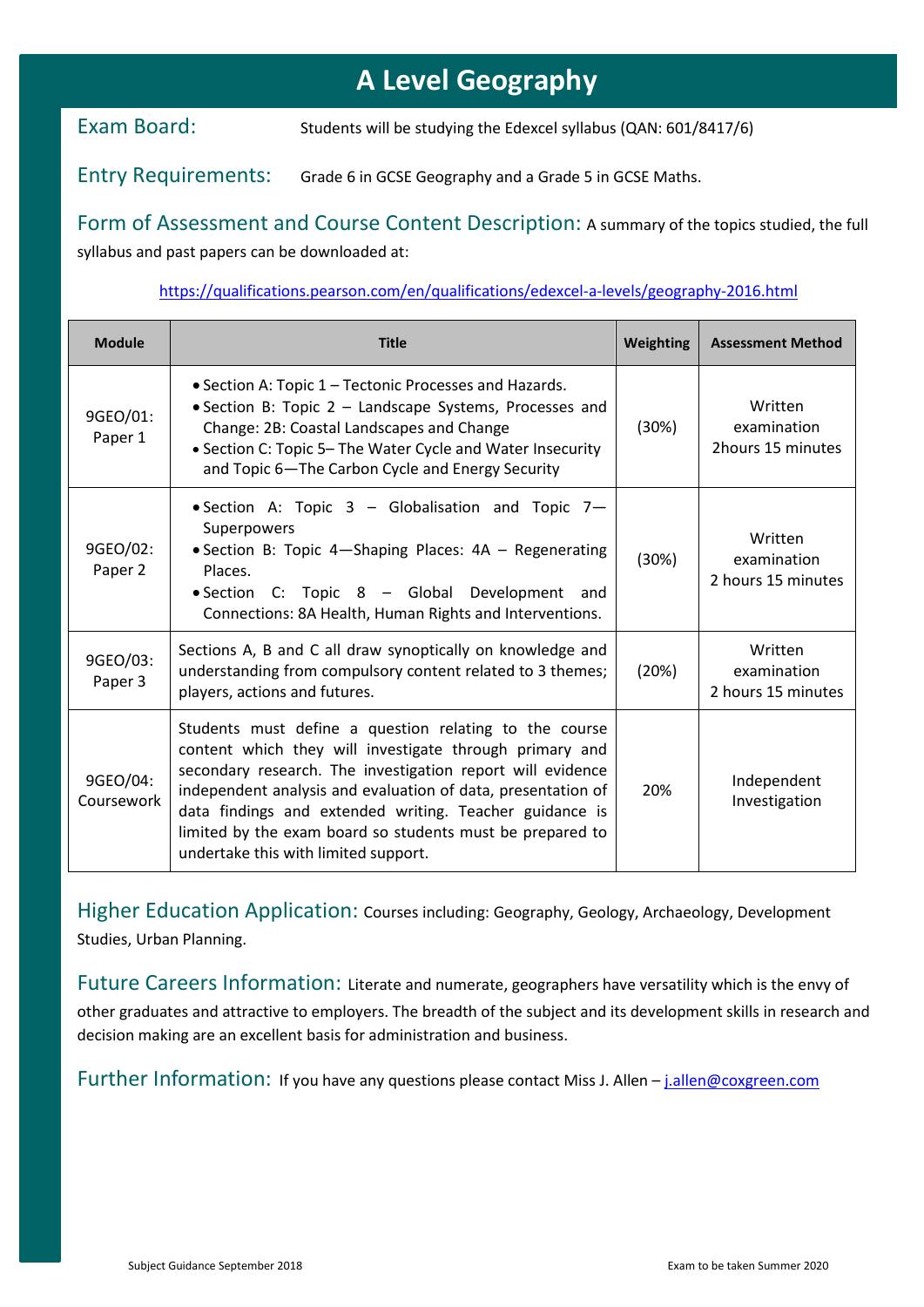# Students will be studying the Edexcel syllabus (QAN: 500/2237/4) **A Level History**

Exam Board: Students will be studying the Edexcel syllabus (QAN: 500/2237/4)

Entry Requirements: Grade 6 in GCSE History.

Form of Assessment and Course Content Description: A summary of the topics studied, the full syllabus and past papers can be downloaded at:

<http://qualifications.pearson.com/en/qualifications/edexcel-a-levels/history-2015.html>

- Year 12: In Search for the American Dream and South Africa and Apartheid.
- Year 13: Experience of Warfare and Course Work on the Great Depression.

| <b>Module</b> | <b>Title</b>                                                                                           | Weighting | <b>Assessment Method</b> |
|---------------|--------------------------------------------------------------------------------------------------------|-----------|--------------------------|
| Paper 1       | Breadth study with interpretations:<br>In search of the American Dream, the<br>USA: 1917-96            | 30%       | 2 hr 15 min exam         |
| Paper 2       | Depth study with interpretations:<br>South Africa, 1948-94; from apartheid<br>state to 'rainbow state' | 20%       | 1 hr 30 min exam         |
| Paper 3       | Themes in breadth with aspects in<br>depth:<br>The British Experience of warfare:<br>c1790-1918        | 30%       | 2 hr 15 min exam         |
|               | Student to complete an independently<br>researched enquiry on historical<br>interpretations.           | 20%       | Course work              |

Higher Education Application: The skills developed in History are highly regarded by universities.

Courses include Humanities or Social Science degrees, History, Law, Journalism, Anthropology, Education. Courses requiring students to express a view, research independently, support an argument and analyse critically are all supported by A Level History.

Future Careers Information: By the end of the course students will have learned how to argue effectively, backing their points with evidence; how to evaluate and analyse information and how to weigh up evidence and communicate complex ideas. These skills are recognised and valued by employers, universities and colleges. History remains one of the most respected and valued A Levels. History combines well with arts subjects and the sciences, providing a broad base of qualifications. It also provides an excellent foundation for many popular careers, e.g. Law, Business, Sales, Marketing, Journalism, Media and Film.

Further Information: If you have any questions please contact Mr Burrows, Learning Leader of History [j.burrows@coxgreen.com](mailto:j.burrows@coxgreen.com)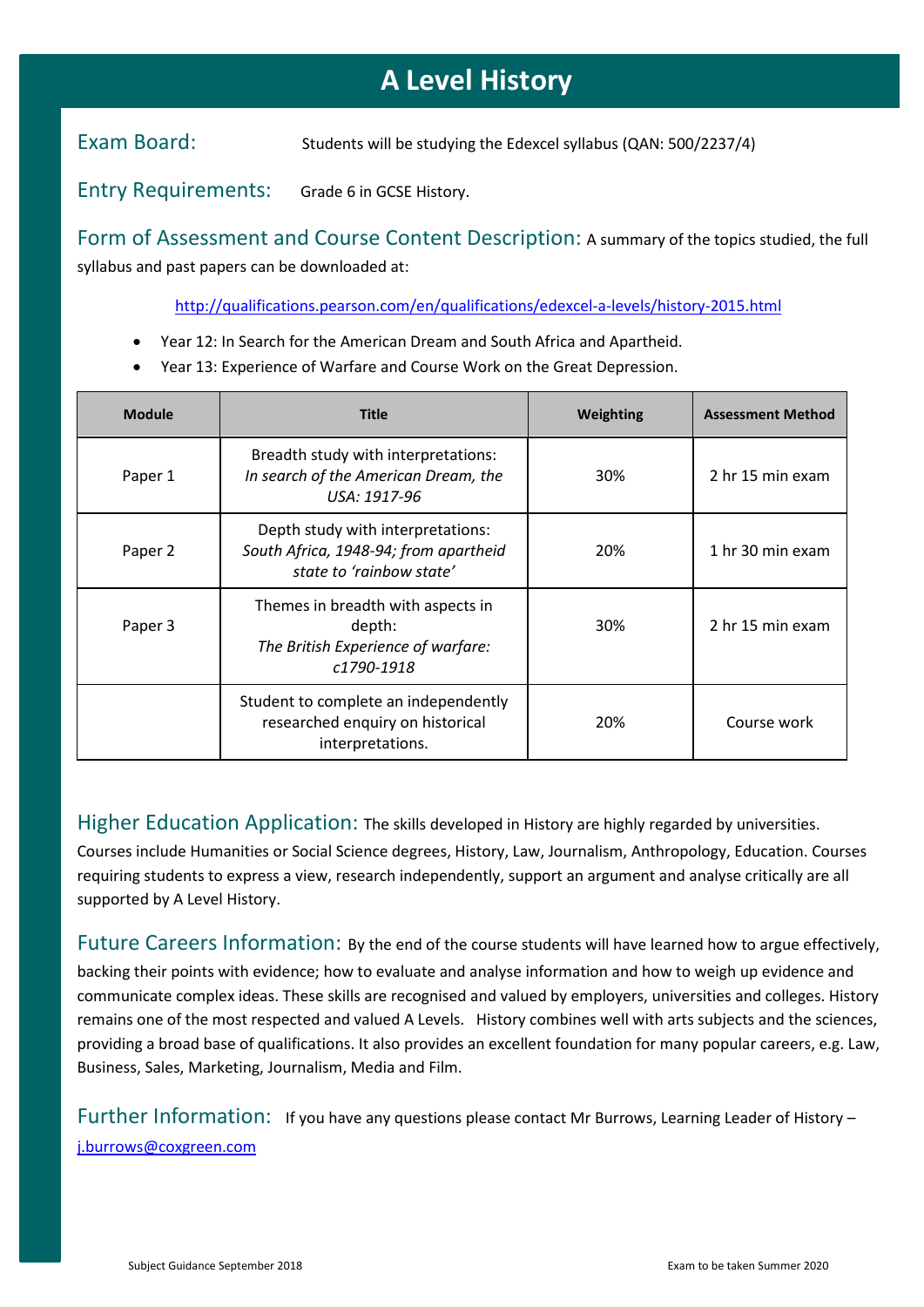# **A Level Mathematics**

| Exam Board:                | Students will be studying the Edexcel Mathematics syllabus (QAN 603/1333/X) |
|----------------------------|-----------------------------------------------------------------------------|
| <b>Entry Requirements:</b> | Minimum Grade 7 in GCSE Mathematics. A Grade 6 may be considered in         |
|                            | exceptional circumstances.                                                  |

Form of Assessment and Course Content Description: A summary of the topics studied, the full syllabus and past papers can be downloaded at:

| <b>Module</b>         | <b>Title</b>                                                                                                                                                                                                                                                                                                     | Weighting | <b>Assessment</b><br><b>Method</b> |
|-----------------------|------------------------------------------------------------------------------------------------------------------------------------------------------------------------------------------------------------------------------------------------------------------------------------------------------------------|-----------|------------------------------------|
| Paper 1:<br>(MAO/01)  | Pure Mathematics 1 Topics:<br>Proof, Algebra and functions, Coordinate geometry in the<br>(x, y) plane, Sequences and series, Trigonometry,<br>Exponentials and logarithms, Differentiation, Integration,<br>Numerical methods, Vectors                                                                          | 33.33%    | Exam<br>2 hours                    |
| Paper 2:<br>(9MA0/02) | Pure Mathematics 2 Topics:<br>Proof, Algebra and functions, Coordinate geometry in the<br>(x, y) plane, Sequences and series, Trigonometry,<br>Exponentials and logarithms, Differentiation, Integration,<br>Numerical methods, Vectors                                                                          | 33.33%    | Exam<br>2 hours                    |
| Paper 3:<br>(9MA0/03) | <b>Statistics and Mechanics</b><br>Section A-Statistics • Statistical sampling, Data<br>presentation and interpretation, Probability, Statistical<br>distributions, Statistical hypothesis testing<br>Section B- Mechanics • Quantities and units in mechanics,<br>Kinematics, Forces and Newton's laws, Moments | 33.33%    | Exam<br>2 hours                    |

<https://qualifications.pearson.com/en/qualifications/edexcel-a-levels/mathematics-2017.html>

Higher Education Application: Mathematics is defined as a 'facilitating subject', which means it will support you when studying other subjects. The content of most reformed subjects have substantially more mathematics than before. A level Mathematics is useful if you are interested in studying such fields such as Mathematics, Physics, Chemistry, Economics, Engineering, Finance, Computer Science and Actuarial Sciences.at university.

It is recommended and sometimes required for subjects like Medicine, Accounting, Biology, Geology, Psychology, Surveying and even Philosophy.

Future Careers Information: There are many careers in which A Level Mathematics, while not essential, may be of advantage, for example, accountancy, architecture, retail management.

Further Information: Please contact [A.haghazali@coxgreen.com](mailto:A.haghazali@coxgreen.com) Learning Leader of Maths for any further questions that you might have.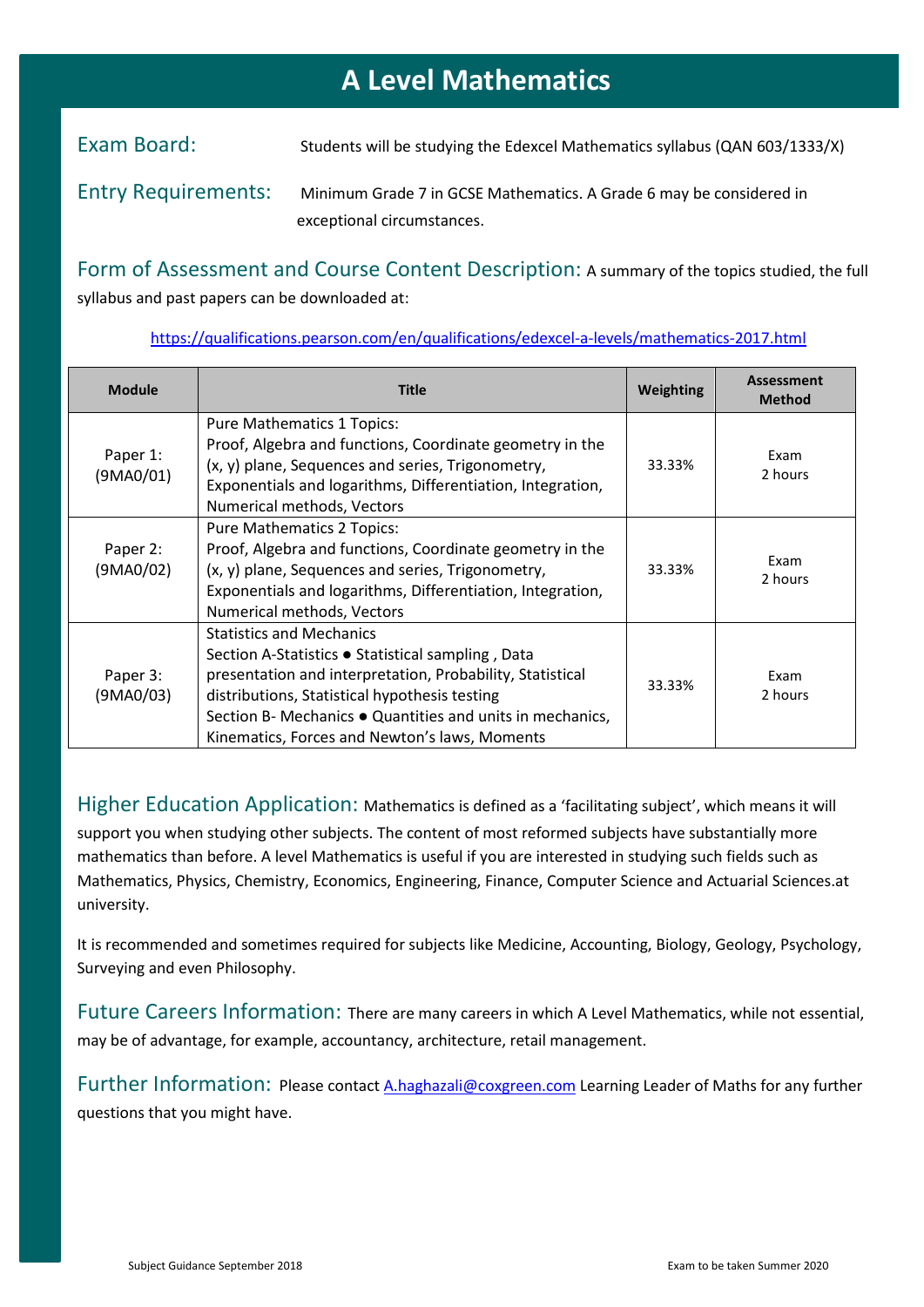# **A Level Media Studies**

Exam Board: Students study the WJEC Eduqas Media Studies syllabus (QAN: 603/1149/6)

Entry Requirements: Grade B in GCSE Media and Grade 5 in both English Language and Literature.

Form of Assessment and Course Content Description: A summary of the topics studied, the full syllabus and past papers can be downloaded at:<http://www.eduqas.co.uk/qualifications/media-studies/as-a-level/>

| <b>Module</b>   | <b>Title</b>                                                                                                                                                                                                                                                                                                                                                                                                                                                                                                                                                                     | Weighting | <b>Assessment Method</b>                                                                                               |
|-----------------|----------------------------------------------------------------------------------------------------------------------------------------------------------------------------------------------------------------------------------------------------------------------------------------------------------------------------------------------------------------------------------------------------------------------------------------------------------------------------------------------------------------------------------------------------------------------------------|-----------|------------------------------------------------------------------------------------------------------------------------|
| Component<br>1: | <b>Media Products, Industries and Audiences</b><br>Assesses media language, representation, media industries,<br>audiences and media contexts. It consists of two sections:<br>Section A: Analysing Media and Language.<br>Assesses media language and representation in relation to<br>two of the following media forms: advertising, marketing,<br>music video or newspapers.<br>Section B: Understanding Media Industries and Audiences.<br>Assesses two of the following media forms- advertising,<br>marketing, film, newspapers, radio, video games and media<br>contexts. | 35%       | Exam<br>2hr 15 minutes                                                                                                 |
| Component<br>2  | <b>Media Forms and Products in Depth</b><br>The examination assesses media language, representation,<br>media industries, audiences and media contexts. It consists of<br>three sections:<br><b>Section A: Television in the Global Age</b><br><b>Section B: Magazines: Mainstream and Alternative Media</b><br>Section C- Media in the Online Age                                                                                                                                                                                                                               | 35%       | Exam<br>2hr 30 minutes                                                                                                 |
| Component<br>3  | <b>Cross-Media Production</b><br>An Individual cross-media production based on two forms in<br>response to a brief set by the exam board, applying<br>knowledge and understanding of the theoretical framework<br>and digital convergence. Teacher guidance is limited by the<br>exam board so students must be prepared to undertake this<br>with limited support.                                                                                                                                                                                                              | 30%       | Non Exam<br>Assessment<br>Undertaken<br>individually based<br>on a brief that will<br>be set out by the<br>exam board. |

Higher Education Application: Many universities and higher education institutions offer degrees and BTEC high level diplomas based on Media Studies.

Future Careers Information: Careers in journalism and Media, Advertising, Media Production, Museum and Exhibition, Performance, Performance Technicians, Teaching.

Further Information: If you have any questions please contact Miss K Stockwell **k.stockwell@coxgreen.com**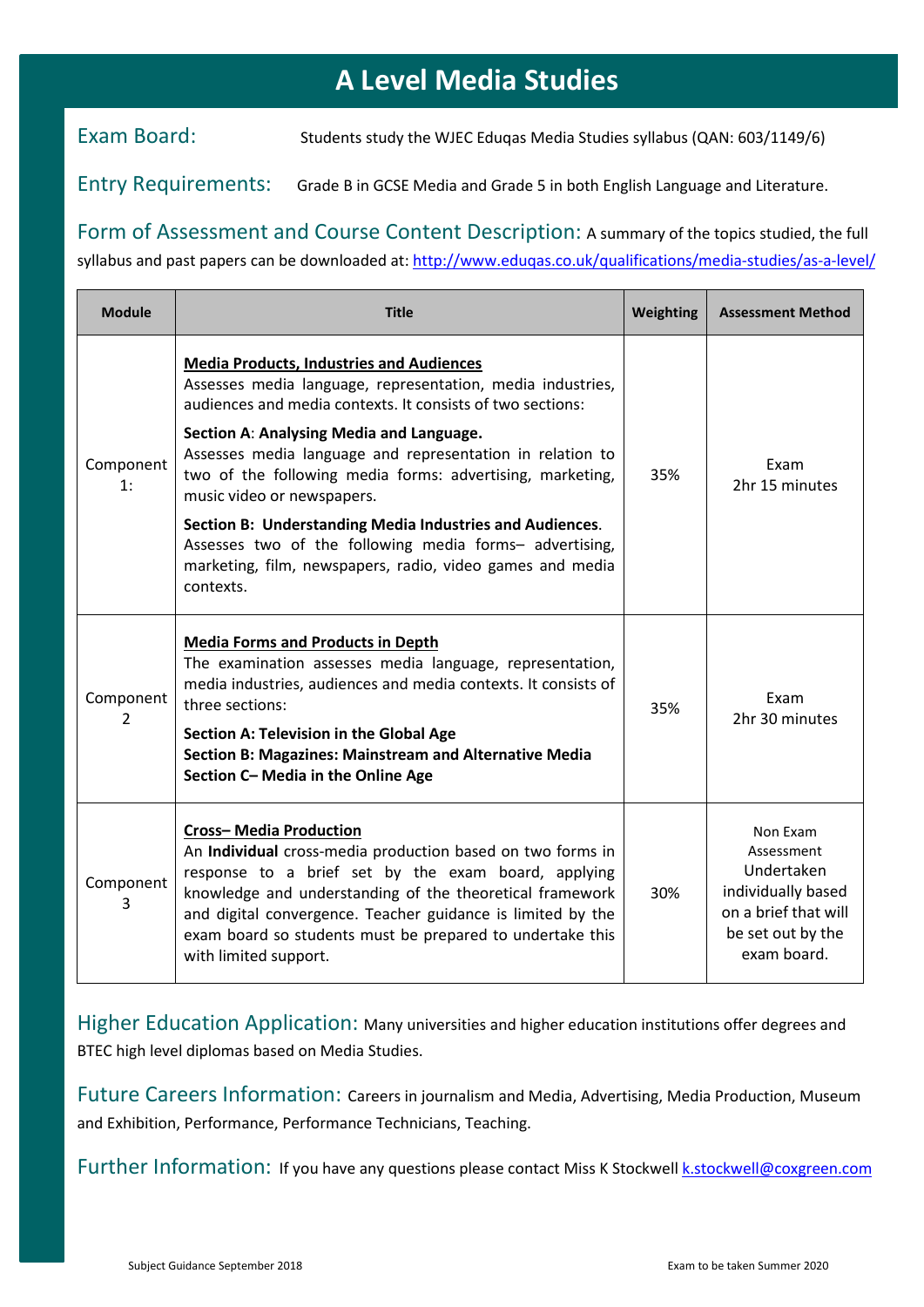# **A Level Music**

Exam Board: Students study the WJEC Eduqas Media Studies syllabus (QAN: 603/1149/6)

Entry Requirements: Grade 6 in GCSE Music or Associated Board Grade 5 on specialist instrument/voice.

Form of Assessment and Course Content Description: A summary of the topics studied, the full syllabus and past papers can be downloaded at: [www.aqa.org.uk/subjects/music/as-and-a-level/music-7272](http://www.aqa.org.uk/subjects/music/as-and-a-level/music-7272)

| <b>Module</b>                          | <b>Title</b>                                                                                                                                                                                                                                                                                                                                                                                                                                                                                                                                                                                                                                                                                                                                                                | Weighting | <b>Assessment Method</b>                                                                                                                                 |
|----------------------------------------|-----------------------------------------------------------------------------------------------------------------------------------------------------------------------------------------------------------------------------------------------------------------------------------------------------------------------------------------------------------------------------------------------------------------------------------------------------------------------------------------------------------------------------------------------------------------------------------------------------------------------------------------------------------------------------------------------------------------------------------------------------------------------------|-----------|----------------------------------------------------------------------------------------------------------------------------------------------------------|
| Component<br>1:<br>Appraising<br>Music | <b>Section A: Listening</b><br>■ 1 set from Area of study 1 - Western Classical Music.<br>■ 2 sets of questions from a choice of 5 optional Areas of<br>study.<br><b>Section B: Analysis</b><br>Students answer 2 sets of linked questions on extracts from<br>the set works in Area of Study $1 -$ Western Classical Music.<br>Blank scores and audio excerpts are provided.<br><b>Section C: Contextual Understanding</b><br>Students answer one essay question from a choice of two<br>based on their chosen areas of study.<br>Students are assessed on their critical understanding across<br>the genres, styles and traditions of their two Areas of study<br>and must demonstrate their ability to show sophisticated<br>connections between music and its contexts. | 40%       | Written<br>Exam                                                                                                                                          |
| Component<br>2:<br>Performing          | Performing<br>Students must demonstrate both technical and expressive<br>control throughout the performance which could include, but<br>is not limited to:<br>Accuracy of pitch and rhythm, tone quality, phrasing<br>$\circ$<br>and articulation, choice of tempo and dynamics.                                                                                                                                                                                                                                                                                                                                                                                                                                                                                            | 35%       | <b>Externally assessed</b><br>performance recorded<br>at school.<br>The performance must<br>be a minimum of 10<br>minutes long.                          |
| Component<br>3:<br>Composing           | <b>Composing</b><br>Composition 1 is to a brief set by AQA during year 13 and<br>Composition 2 is a free composition<br>Students must demonstrate their ability to develop,<br>extend and manipulate musical ideas using the musical<br>elements as appropriate to their chosen style or genre.                                                                                                                                                                                                                                                                                                                                                                                                                                                                             | 25%       | Two externally marked<br>compositions with a<br>combined duration of 4<br>1/ <sub>2</sub> minutes completed<br>under controlled<br>conditions at school. |

Higher Education Application: There are many courses at university level which combine Music with other subjects, for example, Mathematics, Management, Business Studies, English Language or the Arts. There are also specialised courses which lead to Music Teaching, Performing, Music Therapy, Publishing, Work in the BBC, Acoustics and Sound Recording.

Future Careers Information: Studying music can lead to a career in Media, Teaching, Performing, Music Therapy, Publishing, BBC, Acoustics and Sound Recording.

Further Information: If you have any questions please contact Mr McDonoug[h t.mcdonough@coxgreen.com](mailto:t.mcdonough@coxgreen.com)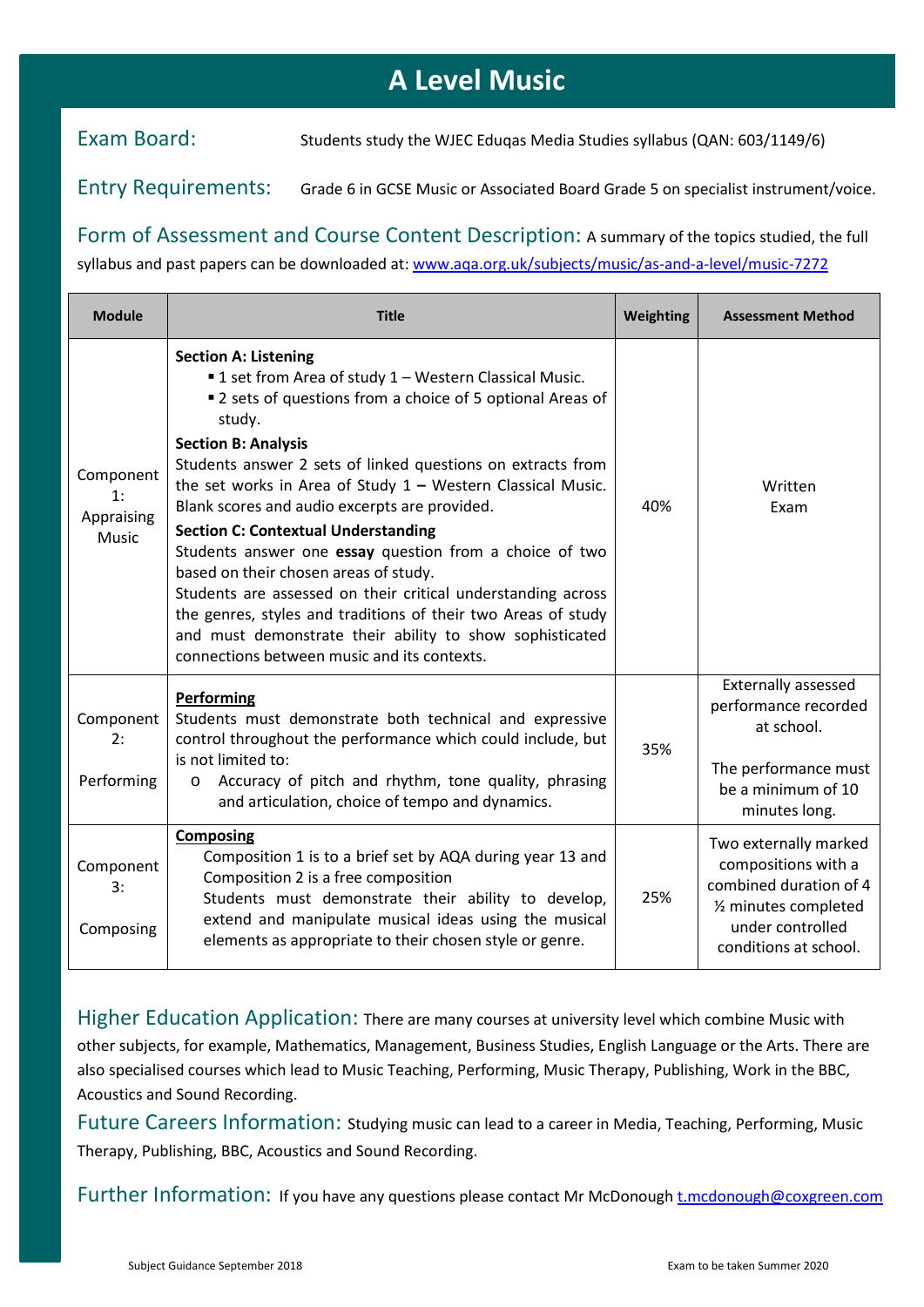# **A Level Photography**

Exam Board: Students study the AQA Photography syllabus (QAN: 600/4456/7)

Entry Requirements: Grade 6 in GCSE Art or Photography.

Form of Assessment and Course Content Description: A summary of the topics studied, the full syllabus and past papers can be downloaded at:<http://www.aqa.org.uk/subjects/art-and-design>

The work produced by the end of this first year is not externally assessed but will be internally assessed. During the second year of study students will be expected to submit two units of work as follows:

| <b>Module</b>            | <b>Title</b>                                                                                                                                                                                                                                                                | <b>Weighting</b> | <b>Assessment Method</b>                                                                                                                                                                    |
|--------------------------|-----------------------------------------------------------------------------------------------------------------------------------------------------------------------------------------------------------------------------------------------------------------------------|------------------|---------------------------------------------------------------------------------------------------------------------------------------------------------------------------------------------|
| Component<br>1: (7206/C) | <b>Personal Investigation</b><br>This is a student led project based on a topic of their<br>choice. The skills learned in the first year should<br>provide a strong foundation for this unit and students<br>are expected to develop a personal response to their<br>theme. | 60%              | The unit consists of<br>preparatory work and<br>final outcome/s.<br>Students must also<br>submit a written element<br>as part of this project of<br>between 1000 and 3000<br>words.         |
| Component<br>2: (7206/X) | Students will be presented with an exam paper as set<br>by AQA containing a selection of possible project titles.<br>They will be required to choose ONE title and complete<br>preparatory work as an investigation into this title.                                        | 40%              | At the end of the<br>preparatory period they<br>will sit for a 15 hour<br>period of supervised time<br>in which they are<br>expected to produce<br>their final outcome/s to<br>the project. |

Higher Education Application: Possible courses include: Art and Design Foundation; BTEC National Diploma in Vocational Design or General Art and Design; B.Ed.; BTEC Higher National Diploma; University Degree; Postgraduate Studies, including Postgraduate Certificate in Education.

Future Careers Information: Painting, sculpture, ceramics, print-making, performance, video, computer and holographic art, teaching, arts administration, art therapy, community arts, books and magazines design and illustration, graphic/product/industrial design, architecture, TV graphics, furniture, shop interiors, theatre lighting systems, medical and kitchen equipment, jewellery, fashion wear, typography, package design, computer and video graphics, wallpapers, theatrical costume design, set and prop design for films/TV/theatre, fashion and textile design, sports and leisure wear, interior design, exhibition design, restoration, film and television.

Further Information: If you have queries regarding any aspect of this course please contact Mrs LinfordRelph, Acting Learning Leader for Art and Photography at: [e.linfordrelph@coxgreen.com](mailto:e.linfordrelph@coxgreen.com)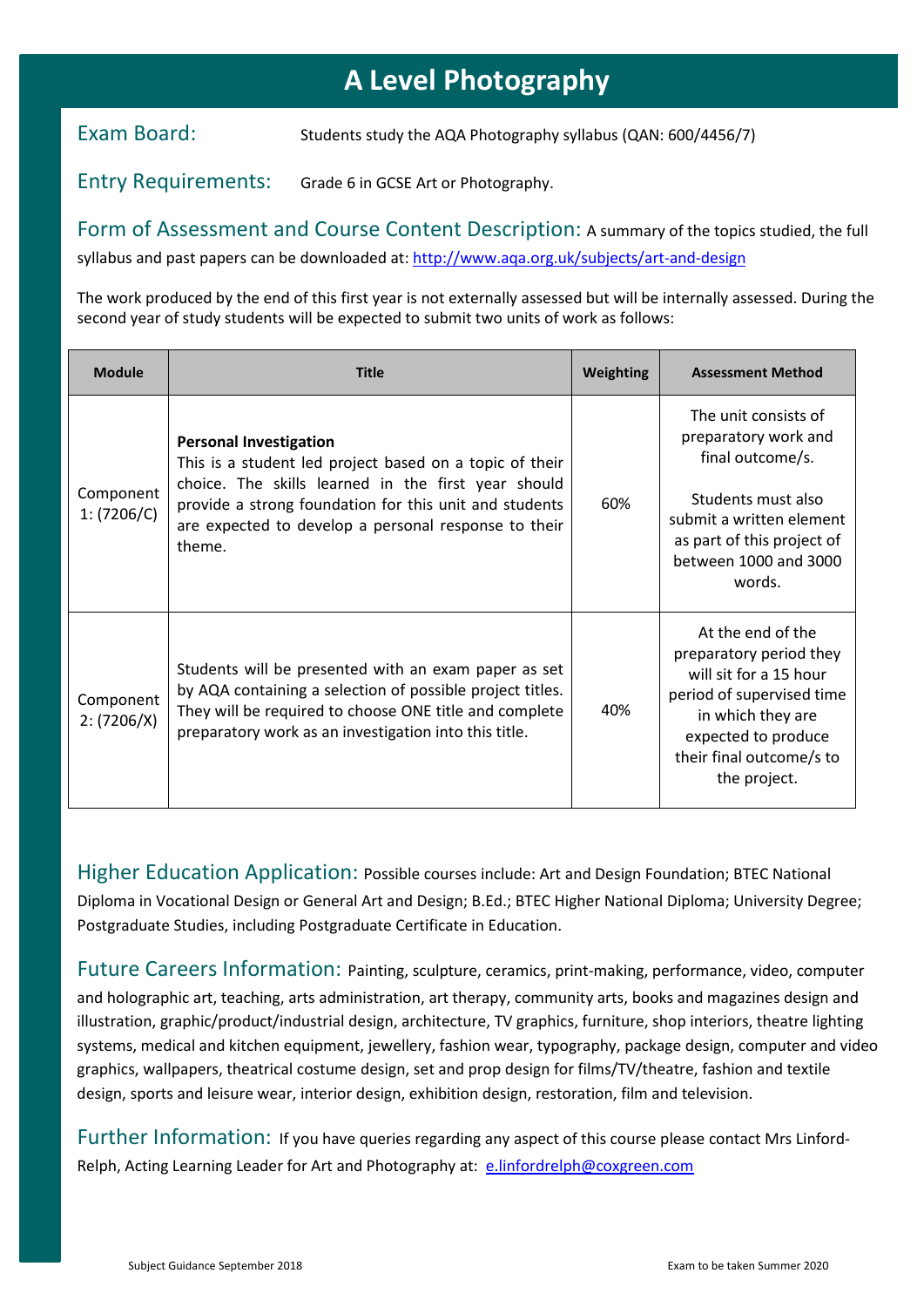# **A Level Physical Education**

Exam Board: Students study the AQA Physical Education syllabus (QAN: 500/2639/2).

#### Entry Requirements: Grade 6 in GCSE PE, Grade 6 in Biology and a proven commitment to extracurricular sport/coaching.

Form of Assessment and Course Content Description: A summary of the topics studied, the full syllabus and past papers can be downloaded at: [http://www.aqa.org.uk/subjects/physical-education/as-and-a-](http://www.aqa.org.uk/subjects/physical-education/as-and-a-level/physical-education-7582)

#### [level/physical-education-7582](http://www.aqa.org.uk/subjects/physical-education/as-and-a-level/physical-education-7582)

| <b>Module</b> | <b>Title</b>                                                                                                                                                                                                                               | Weighting                   | <b>Assessment Method</b>                                 |
|---------------|--------------------------------------------------------------------------------------------------------------------------------------------------------------------------------------------------------------------------------------------|-----------------------------|----------------------------------------------------------|
| Paper 1       | This is divided up into three sections<br>which will be taught each week<br>throughout the first year of the course:<br><b>Applied Exercise Physiology</b><br><b>Skill Acquisition</b><br>Sport in Society                                 | 35% of A-Level<br>105 marks | <b>Written Exam</b><br><b>Externally Assessed</b>        |
| Paper 2       | This is divided up into three sections<br>which will be taught each week during the<br>second year of the course:<br>Anatomy and Physiology and<br><b>Biomechanics</b><br>Sport Psychology<br>Sport and society and Technology<br>in sport | 35% of A-Level<br>105 marks | <b>Written Exam</b><br><b>Externally Assessed</b>        |
| Coursework    | Apply knowledge and understanding of<br>theories, concepts, principles and<br>methods to physical activity and<br>performance. Evaluate performance in<br>physical activity and sport, applying<br>relevant knowledge and understanding.   | 15% of A-Level<br>45 marks  | <b>Internal Assessment</b><br><b>External moderation</b> |
| Practical     | Students assessed as a performer or coach<br>in the full sided version of one activity.<br>Plus a written and verbal analysis of<br>performance.                                                                                           | 15% of A-Level<br>45 marks  | <b>Internal Assessment</b><br><b>External moderation</b> |

Higher Education Application: You could take a degree in Sports Studies, Sports Science, Sport Psychology, Sport Therapy, Physiotherapy, Leisure Management, Recreational Management or Teacher Training.

Future Careers Information: After higher education there are many fulfilling career opportunities such as Coaching and Teaching, Physiotherapy and working in Sports or Leisure Centres.

Further Information: If you have queries regarding any aspect of this course please contact Mr Gullick, Director of PE, Sport and Health, at: [m.gullick@coxgreen.com](mailto:m.gullick@coxgreen.com)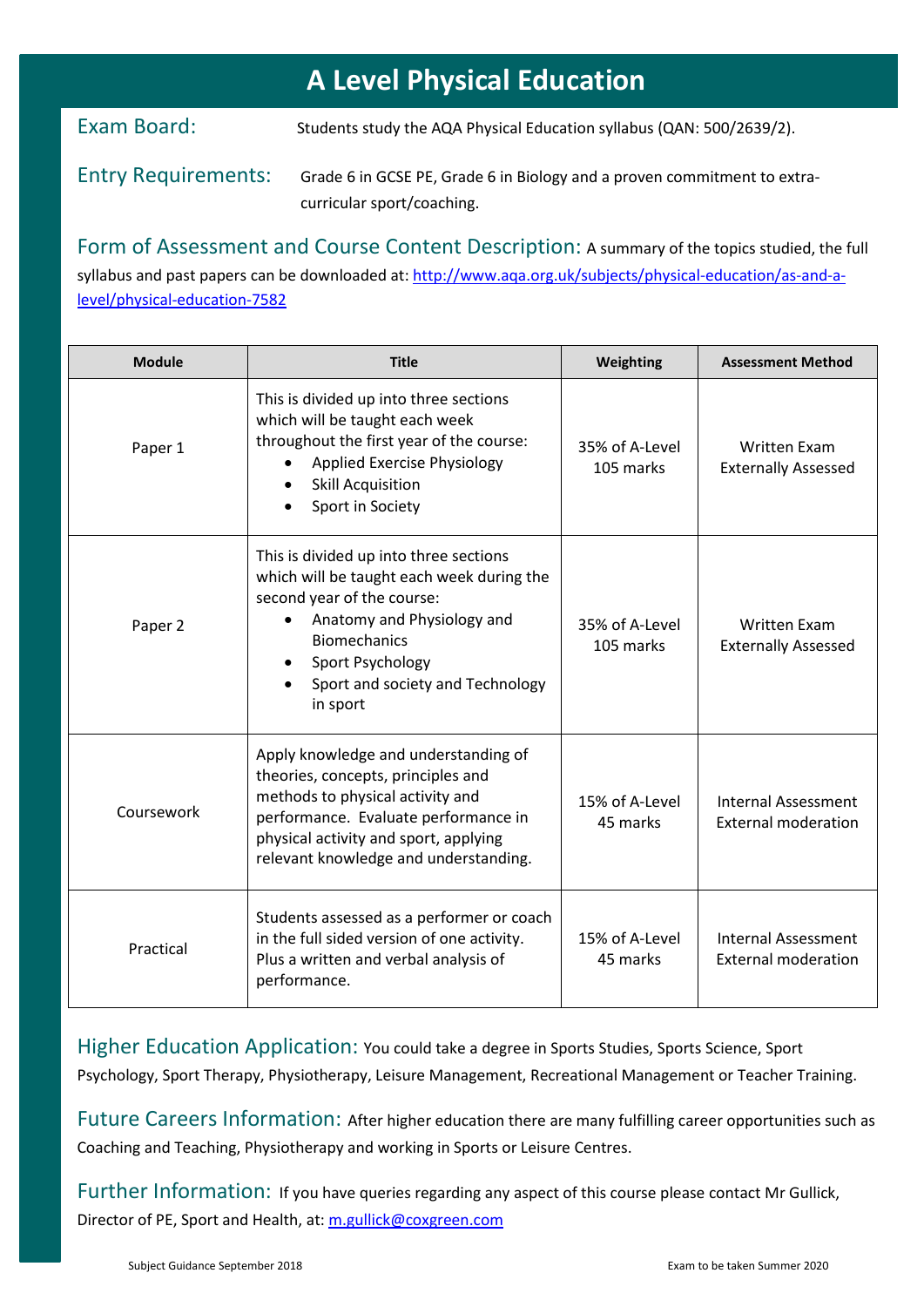# **A Level Physics**

Exam Board: Students study OCR Physics A. (QAN code: 601/4743/X)

Entry Requirements: Grade 6 in GCSE Double Science or Grade 6 in GCSE Physics, and Grade 6 in GCSE Maths.

Form of Assessment and Course Content Description: A copy of the specification can be downloaded from<http://www.ocr.org.uk/qualifications/as-a-level-gce-physics-a-h156-h556-from-2015/>

The modules studied over the two year A Level are:

- **Module 1** Development of practical skills in physics
- **Module 2** Foundations of physics
- **Module 3** Forces and motion
- **Module 4** Electrons, waves and photons
- **Module 5** Newtonian world and astrophysics
- **Module 6** Particles and medical physics

Students will sit three examinations at the end of the course as set out in the table below.

| <b>Module</b> | <b>Title</b>                                                                                                                                                                                       | Weighting | <b>Assessment Method</b>                    |
|---------------|----------------------------------------------------------------------------------------------------------------------------------------------------------------------------------------------------|-----------|---------------------------------------------|
| H556/01       | <b>Modelling physics</b><br>Section A - Multiple choice questions (15 marks)<br>Section B – Structured questions covering theory and practical skills<br>(85 marks)<br>Module 1, 2, 3 and Module 5 | 37%       | 2 hour 15 minute<br>written exam            |
| H556/02       | <b>Exploring physics</b><br>Section A – Multiple choice questions (15 marks)<br>Section B – Structured questions covering theory and practical skills<br>(85 marks)<br>Module 1, 2, 4 and Module 6 | 37%       | 2 hour 15 minute<br>written exam            |
| H556/03       | Unified physics<br>Modules 1 to 6                                                                                                                                                                  | 26%       | 1 hour 30 minute<br>written exam            |
| H556/04       | Practical endorsement in physics                                                                                                                                                                   |           | Reported by school<br>Not formally assessed |

Higher Education Application: Physics is essential for Engineering and good for other scientific degrees too. You can of course study Physics itself in many different ways at university, including but not limited to Physics, Mathematics, Geophysics, Astrophysics, Meteorology, Sound Engineering, Astronomy.

Future Careers Information: Physics is used in engineering of all types; in Medicine, Archaeology, Police Work, Environmental Science, Aerospace etc. Many Physics graduates are employed in industry, business, management and finance.

Further Information: If you have any questions please contact Mr A. Shields Learning Leader for Science – [a.shields@coxgreen.com](mailto:a.shields@coxgreen.com)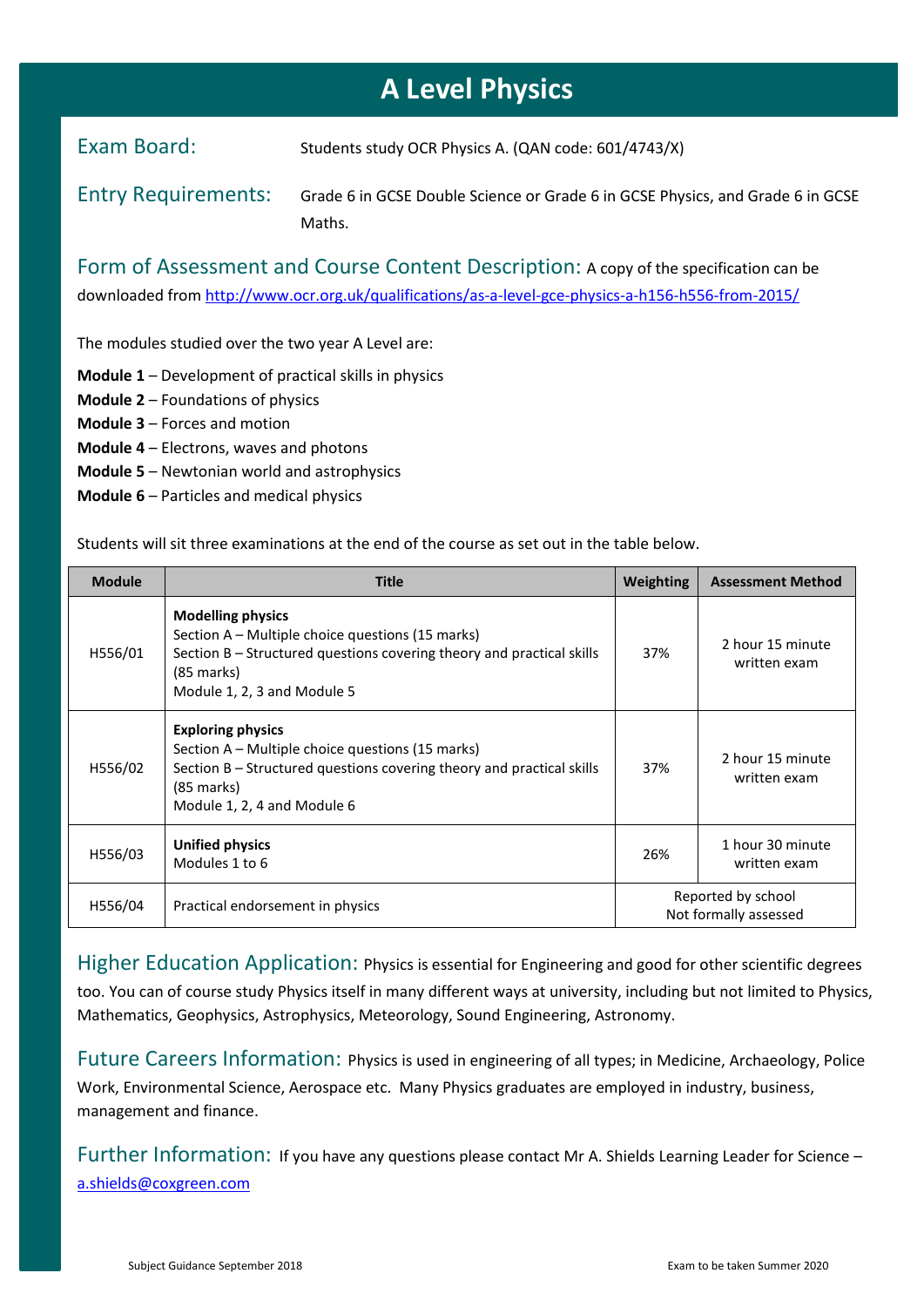### **A Level Politics (Taught at Desborough)**

Exam Board: Students study the AQA Government and Politics syllabus (QAN: 500/2480/2)

Entry Requirements: 5 A\*-C/Grade 5's and above (Including Grade 6 in History and Grade 5 in English Language/Literature).

Form of Assessment and Course Content Description: A summary of the topics studied, the full syllabus and past papers can be downloaded at: [http://www.aqa.org.uk/subjects/government-and-politics/as-and](http://www.aqa.org.uk/subjects/government-and-politics/as-and-a-level/politics-7152/)[a-level/politics-7152/](http://www.aqa.org.uk/subjects/government-and-politics/as-and-a-level/politics-7152/)

| <b>Module</b> | Title                                                       | <b>Weighting</b> | <b>Assessment</b><br><b>Method</b> |
|---------------|-------------------------------------------------------------|------------------|------------------------------------|
| Paper 1:      | Participation & voting behaviour, Political parties and the |                  |                                    |
| Government    | <b>Electoral Systems</b>                                    |                  |                                    |
| & Politics of | Pressure Groups & Protest Movements                         | 33.3%            | 2 hour exam                        |
| the UK.       | The EU, the British Constitution and the Core Executive     |                  |                                    |
|               | Parliament and the judiciary                                |                  |                                    |
| Paper 2:      | Political parties, the Electoral Process & Direct Democracy |                  |                                    |
| USA &         | Voting behaviour, Pressure Groups and the Constitutional    |                  |                                    |
| Comparative   | Framework of Government                                     | 33.3%            | 2 hour exam                        |
| politics      | Judiciary: The Supreme Court, Congress and The Executive    |                  |                                    |
|               | Comparing the UK and the USA                                |                  |                                    |
| Paper 3:      | Liberalism, Conservatism, and Socialism                     |                  |                                    |
| Political     | Plus a further optional unit: Nationalism, Feminism or      | 33.3%            | 2 hour exam                        |
| Ideas         | anarchism.                                                  |                  |                                    |

#### **Recommended reading:**

Students are required to buy their own course book for this subject. Information about which one to buy will be passed directly to the students. The course book has yet to be printed.

Lessons at Desborough: This course is studied at Desborough College where students attend lessons on;

\*Tuesday: P1 and 2 (Week 2 – P3) \*Thursday: P4 and 5

Students are required to make their own way to Desborough College on Tuesday and travel home from Desborough College on Thursday. All other transport to and from Cox Green is arranged by the school.

Higher Education Application: Government and Politics gives you an excellent basis from which to embark on a wide variety of potential degree subjects, including: History, Politics, English, Law, Languages, Sociology, Teaching, Economics and many more. It is also an excellent complement to History A Level.

Future Careers Information: Career opportunities include Marketing, Sales and Advertising, Management Trainees, Education Professionals, Business and Financial Professionals, International Manager, Financial Crimes Investigation, IT, Web project Officer, Police Officers, Foreign Office, Civil Service, Politician, Social and Welfare Professionals.

Further Information: If you have any questions please contact Ms L Kiely Learning Leader of RS at Cox Green School – [l.kiely@coxgreen.com](mailto:l.kiely@coxgreen.com) or Mrs Cath Murphy: [cathmurphy@desborough-college.net](mailto:cathmurphy@desborough-college.net)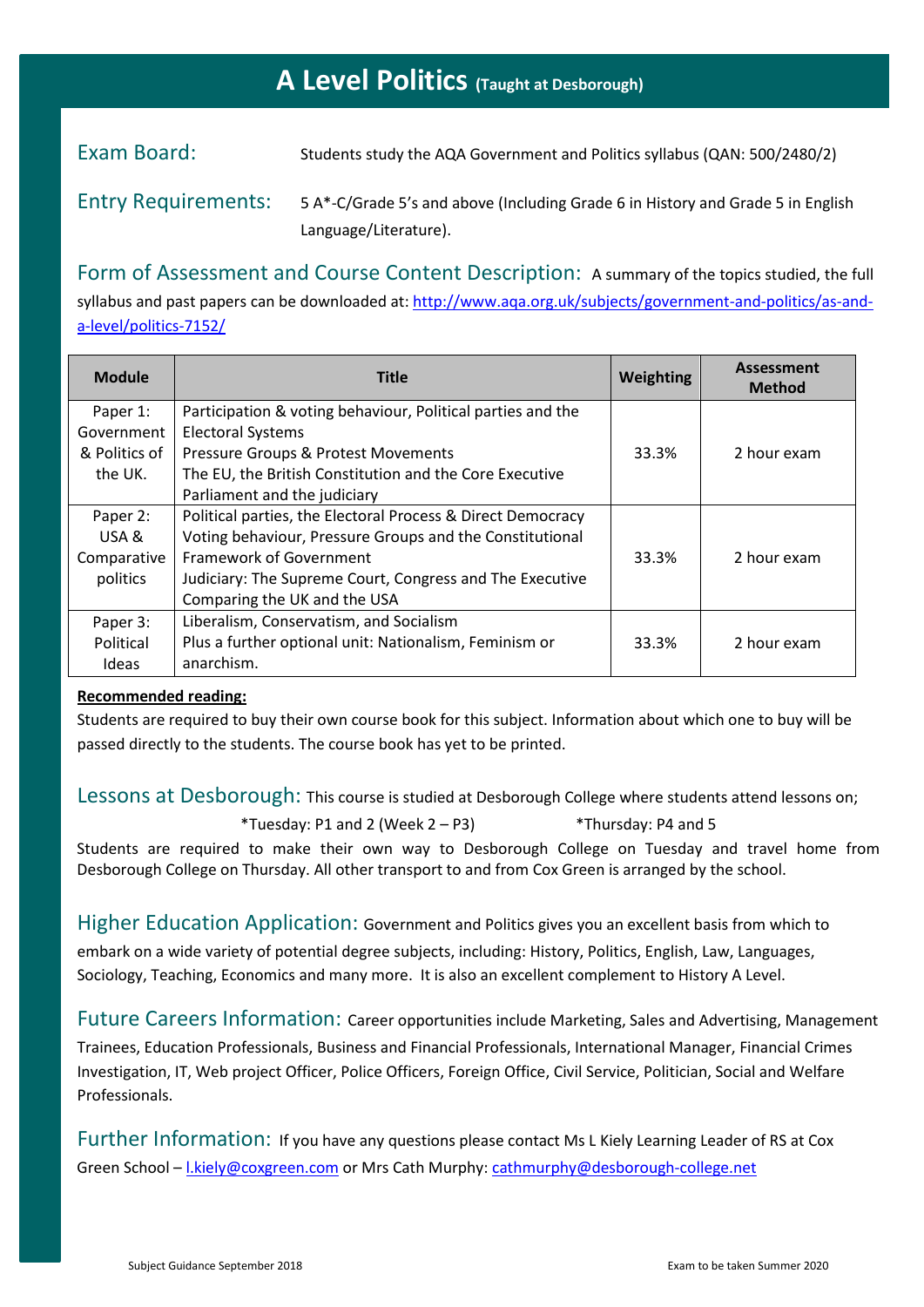# **s A Level Product Design (Taught at Furze Platt)**

Exam Board: Students study the AQA Product Design syllabus (QAN: 500/2215/5)

Entry Requirements: Grade 6 at GCSE level in this subject.

Form of Assessment and Course Content Description: A summary of the topics studied, the full syllabus and past papers can be downloaded at:

<http://www.aqa.org.uk/subjects/design-and-technology/as-and-a-level/design-and-technology-product-design-7552>

| <b>Module</b>  | <b>Title</b>                                                                                                                                                                                                                                                                                                                                                                                                                                                                                                                                                                                                                                                                                                                                           | Weighting | <b>Assessment Method</b>                             |
|----------------|--------------------------------------------------------------------------------------------------------------------------------------------------------------------------------------------------------------------------------------------------------------------------------------------------------------------------------------------------------------------------------------------------------------------------------------------------------------------------------------------------------------------------------------------------------------------------------------------------------------------------------------------------------------------------------------------------------------------------------------------------------|-----------|------------------------------------------------------|
| Component      | Design and Technology in the 21st Century<br>Students will study materials and their applications. They will<br>complete a written examination that will assess the students'<br>knowledge and understanding of the following areas:<br>Classification of materials.<br>$\bullet$<br>Methods of investigating testing<br>Performance characteristics of papers and boards<br>$\bullet$<br>Performance characteristics of wood, metal and<br>$\bullet$<br>polymers.<br>Modern and smart materials<br>Composites.                                                                                                                                                                                                                                        | 50%       | Written<br>examination:<br>3 hours                   |
| Component<br>2 | Design and make project<br>Students must undertake a substantial design and make task<br>and produce a final prototype based on a context and design<br>brief developed by the student. The context of the task will be<br>set by AQA. With reference to the context, students will<br>develop a specific brief that meets the needs of a user, client<br>or market. The brief must be of an appropriate level of<br>complexity and contain a degree of uncertainty of the<br>outcome so that students can engage in an iterative process<br>of designing, making, testing and evaluating. Students must<br>produce a final prototype based on the design brief they have<br>developed, along with a written or digital design folder or<br>portfolio. | 50%       | Non-exam<br>assessment:<br>approximately 80<br>hours |

Lessons at Furze Platt Senior School: This course is studied at Furze Platt Senior School where students

attend lessons on; \*Tuesday: P1 and 2 (Week 2 – P3) \*Thursday: P4 and 5 Students are required to make their own way to Desborough College on Tuesday and travel home from Desborough College on Thursday. All other transport to and from Cox Green is arranged by the school.

Higher Education Application: There are many universities offering exciting courses that link with product design, such as: Graphic Design, Product Design, 3D Contemporary Crafts and Products, Furniture design and construction, Architecture, Interior Architecture and Design, 3D computer Generated Imagery, to name a few.

Future Careers Information: After higher education there are many fulfilling career opportunities such as: Architecture, Product Design & Innovation, Building & Construction, Interior Design, Materials Scientist, Mechanical Engineer, Industrial Design, Graphic Design, to name a few.

Further Information: If you have any questions please contact **s**.rapsey@coxgreen.com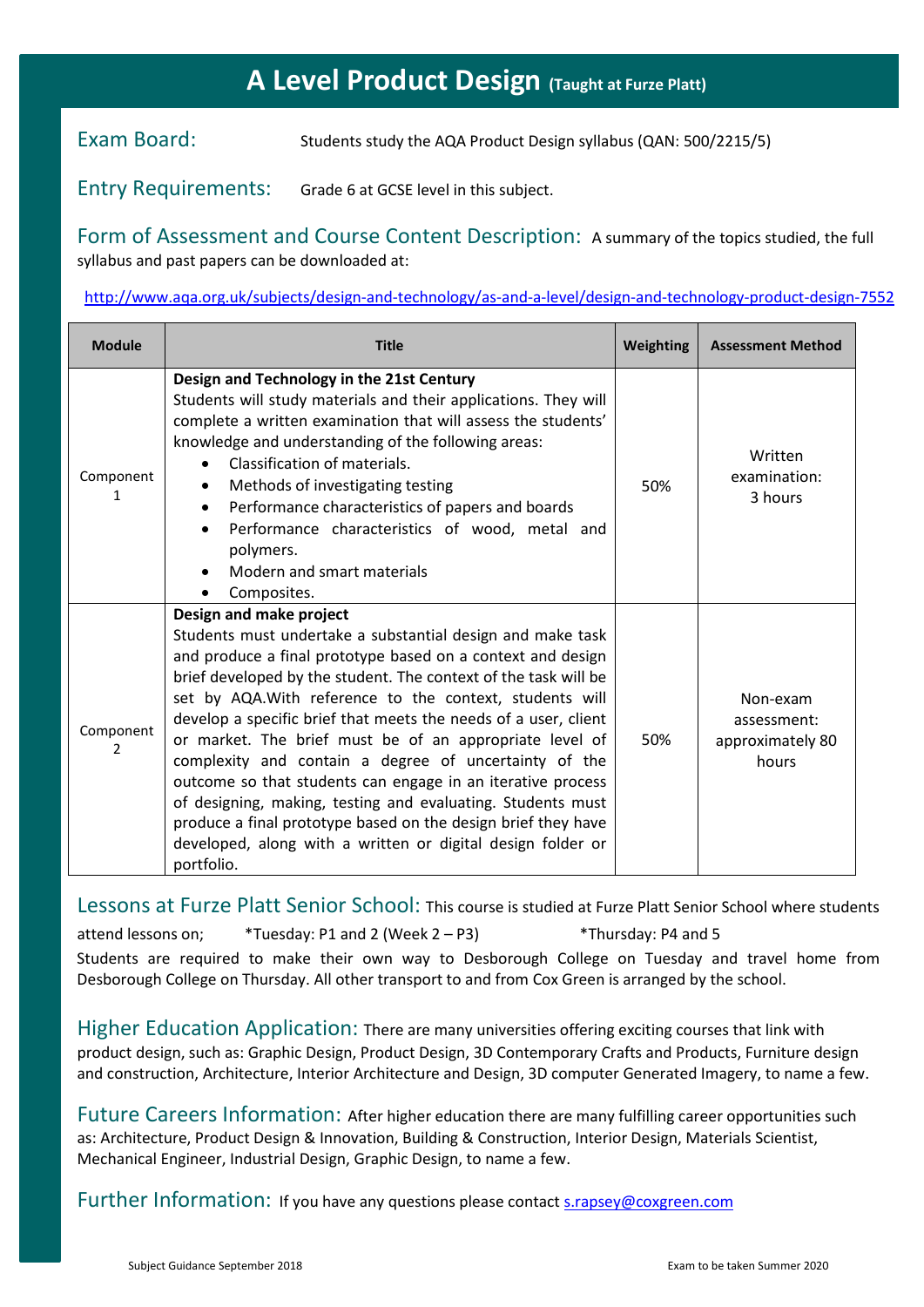# **A Level Psychology**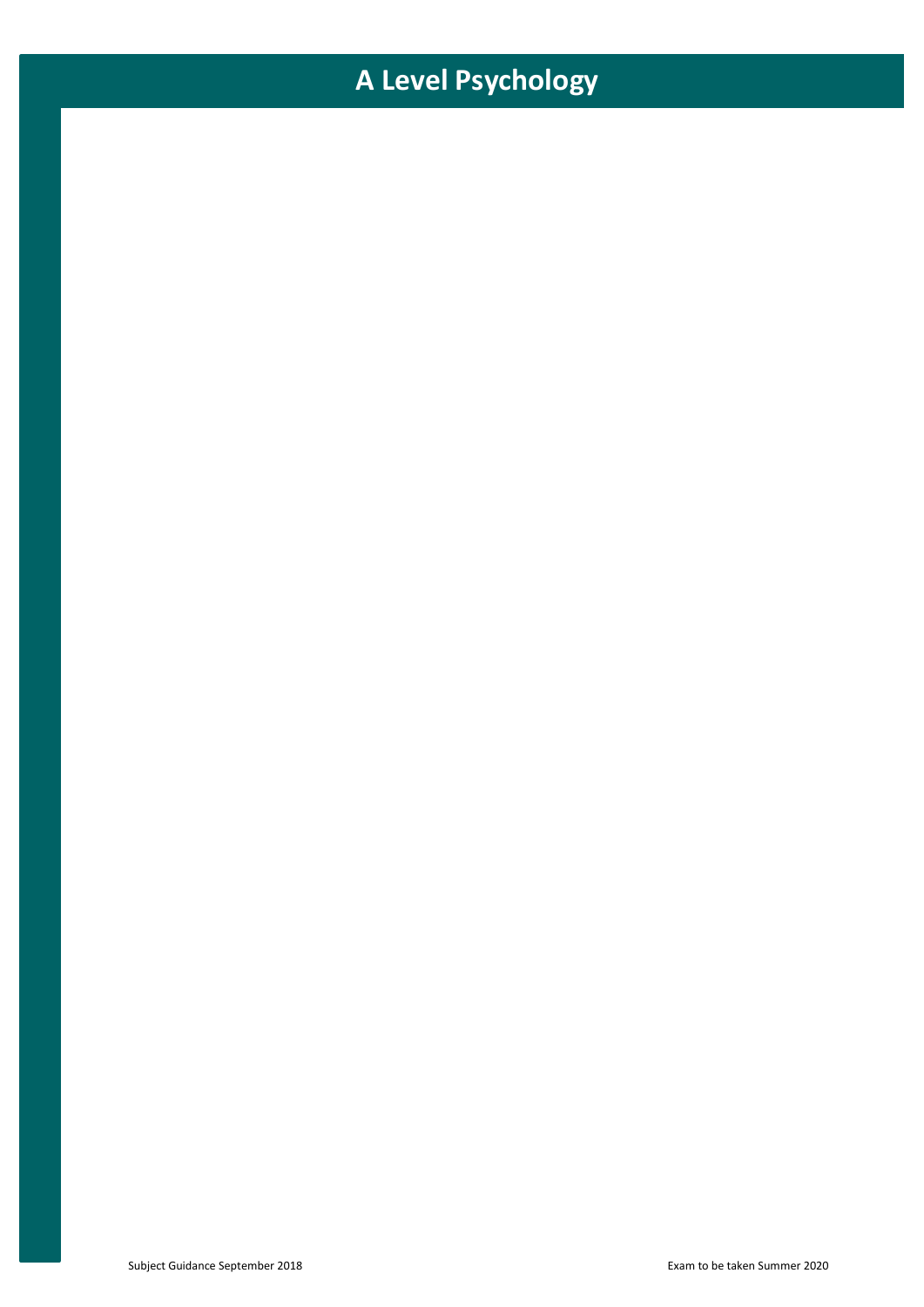Entry Requirements: Grade 6 in GCSE Maths, English Language/Literature and Science

Form of Assessment and Course Content Description: A summary of the topics studied, the full syllabus and past papers can be downloaded at: [http://qualifications.pearson.com/en/qualifications/edexcel-a](http://qualifications.pearson.com/en/qualifications/edexcel-a-levels/psychology-2015.html)[levels/psychology-2015.html](http://qualifications.pearson.com/en/qualifications/edexcel-a-levels/psychology-2015.html)

| <b>Module</b> | <b>Title</b>                                                                                                       | Weighting | <b>Assessment Method</b>   |
|---------------|--------------------------------------------------------------------------------------------------------------------|-----------|----------------------------|
| Paper 1:      | <b>Foundations in Psychology</b><br>(Social, Cognitive, Learning, Biological Psychology and Issues<br>and Debates) | 35%       | Written paper.<br>2 Hours  |
| Paper 2:      | <b>Applications in Psychology</b><br>(Clinical and Criminal Psychology)                                            | 35%       | Written paper.<br>2 Hours. |
| Paper 3:      | <b>Psychological Skills</b><br>(Review of Methods, Studies and Issues and Debates)                                 | 30%       | Written paper.<br>2 Hours. |

Higher Education Application: Many students go on to study Psychology at university and take up careers linked to the subject such as Child/Educational or Clinical Psychology, Psychiatry, Social Work etc.

Future Careers Information: Other related careers are: Human Resources, Probationary Work, Social Work, Teaching, Marketing, Advertising and the legal professions. The course teaches many of the skills required for further study.

Further Information: Please be aware that this is a new specification when buying support material for this subject. Text books available online may not suit the new specification. Please speak to Mrs Olmos before investing in course material.

If you have any questions about the course please contact Mrs Olmos, Learning Leader for Psychology [m.olmos@coxgreen.com](mailto:m.olmos@coxgreen.com)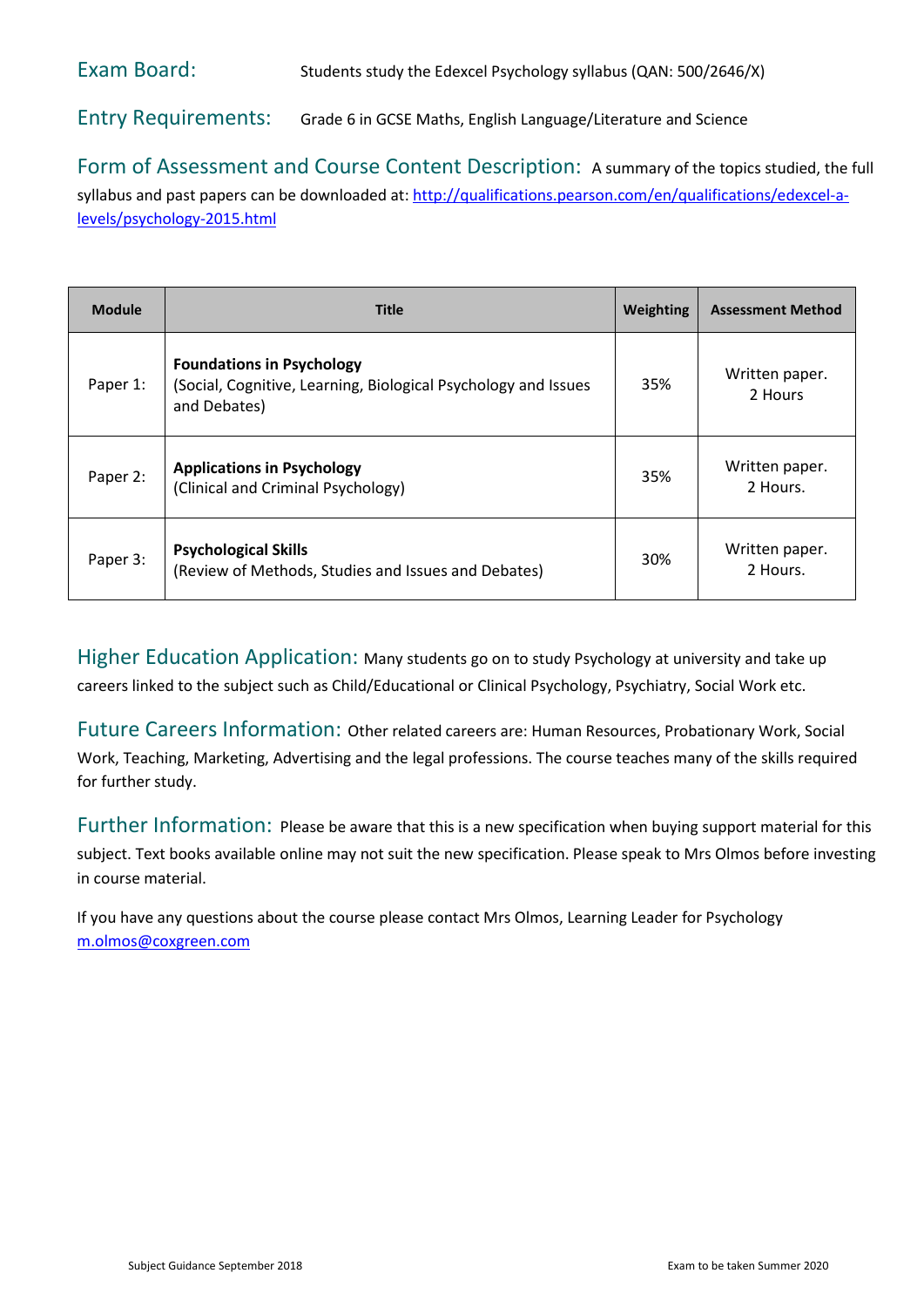# **A Level Religious Studies (Taught at Altwood)**

Exam Board: Students study the OCR Syllabus (QAN: 500/2199/0).

Entry Requirements: Grade 6 in either GCSE Religious Studies, History or English Language/Literature.

Form of Assessment and Course Content Description: A summary of the topics studied can be found below, but the full syllabus and past papers can be downloaded at:

#### <http://www.ocr.org.uk/qualifications/as-a-level-gce-religious-studies-h173-h573-from-2016/>

| <b>Module</b>                                     | <b>Title</b>                                                                                                                                                                                                                                                                                                                                                           | <b>Weighting</b> | <b>Assessment Method</b> |
|---------------------------------------------------|------------------------------------------------------------------------------------------------------------------------------------------------------------------------------------------------------------------------------------------------------------------------------------------------------------------------------------------------------------------------|------------------|--------------------------|
| H573/01<br>Philosophy of<br>Religion              | Students answer three questions from four.<br>Ancient philosophical influences, the nature of the soul,<br>mind and body, arguments about the existence or non-<br>existence of God, the nature and impact of religious<br>experience, the challenge for religious belief of the problem<br>of evil, ideas about the nature of God and issues in<br>religious language | 33.3%            | 2 hour exam              |
| H573/2<br>Religion and<br><b>Ethics</b>           | Students answer three questions from four:<br>Normative ethical theories, the application of ethical theory<br>to two contemporary issues of importance, ethical<br>language and thought, debates surrounding the significant<br>idea of conscience, sexual ethics and the influence of<br>ethical thought of developments in religious beliefs                        | 33.3%            | 2 hour exam              |
| H573/3<br>Developments<br>of Religious<br>Thought | Students answer three questions from four<br>Students studies Christianity which complements the other<br>two units.<br>This unit is studied in Year 13.                                                                                                                                                                                                               | 33.3%            | 2 hour exam              |

#### Lessons at Altwood:

This course is studied at Altwood School. Students travel to Altwood independently for Lesson 1 and 2 on Mondays. Travel back to Cox Green is arranged by the school.

Higher Education Application: Any degree including Philosophy, Politics, Economics, Law, Philosophy, Anthropology, History, Education, Medicine.

Future Careers Information: The skills you develop in Religious Studies are useful in a wide variety of situations. Many people who study the subject go on to apply their philosophical skills in jobs as diverse as the law, computer programming, management consultancy, film making, journalism, medicine, and all areas in which clarity of thought and expression are essential. Current students are finding that when they go for university interviews, their Philosophical and Ethical study has been a major talking point. It is certainly highly regarded as a valid entrance qualification by universities.

Further Information: If you have any questions please contact Ms L Kiely Lead Learner of RS at Cox Green School – [l.kiely@coxgreen.com](mailto:l.kiely@coxgreen.com) or Mrs K Thompson at Altwood CofE School – [kthompson@altwoodschool.co.uk](mailto:kthompson@altwoodschool.co.uk)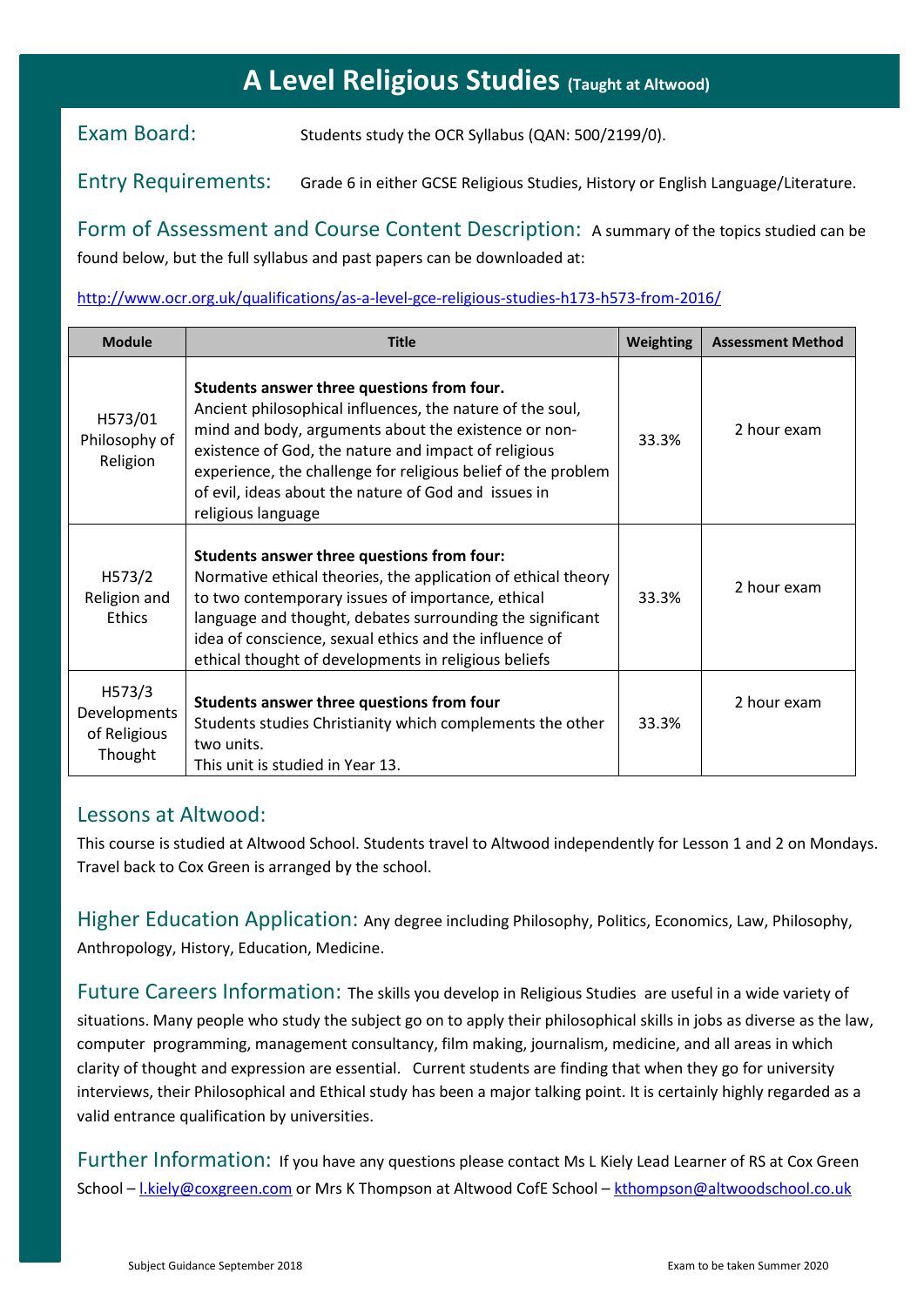# **A Level Spanish**

Exam Board: Students study the AQA syllabus (QAN: 500/2214/3)

Entry Requirements: Grade 6 in GCSE Spanish.

Form of Assessment and Course Content Description: A summary of the topics studied, the full

syllabus and past papers can be downloaded at:

[http://www.aqa.org.uk/subjects/languages/as-and-a-level/Spanish-7692](http://www.aqa.org.uk/subjects/languages/as-and-a-level/spanish-7692)

#### **Core Content**

The course covers three topic areas as well as giving the students a chance to read Spanish literature and watch Spanish film.

The topics are:

- Social issues and trends
- Political and artistic culture
- Grammar

#### **Grammar**

All students will be expected to have studied the grammatical system and structures of the language during their course. Knowledge of the grammar and structures specified for GCSE is assumed. In the exam students will be required to use, actively and accurately, grammar and structures appropriate to the tasks set.

#### **Works – study either a Spanish text or film**

Students must study **either** one text and one film **or** two texts from an accredited list. Abridged editions should not be used.

Students will sit three examinations at the end of the course as set out in the table below:

| <b>Module</b>                 | <b>Title</b> | <b>Weighting</b> | <b>Assessment Method</b>               |
|-------------------------------|--------------|------------------|----------------------------------------|
| Paper 1<br>7692/1             | Paper 1      | 50%              | Listening, reading<br>and writing exam |
| Paper 2<br>7692/2             | Paper 2      | 20%              | Writing exam                           |
| Paper 3<br>7692/3T<br>7692/3V | Paper 3      | 30%              | Speaking exam                          |

Higher Education Application: Spanish is highly regarded by universities and employers alike. Students who work hard on their studies in this subject will improve not only their language skills, but other skills valued by employers. It also opens other opportunities to living and working abroad.

Future Careers Information: This qualification is recognised and valued by all employers due to the wide range of skills the students will gain.

Further Information: If you have any questions please see or contact Miss H Stevenson –

[h.stevenson@coxgreen.com](mailto:h.stevenson@coxgreen.com)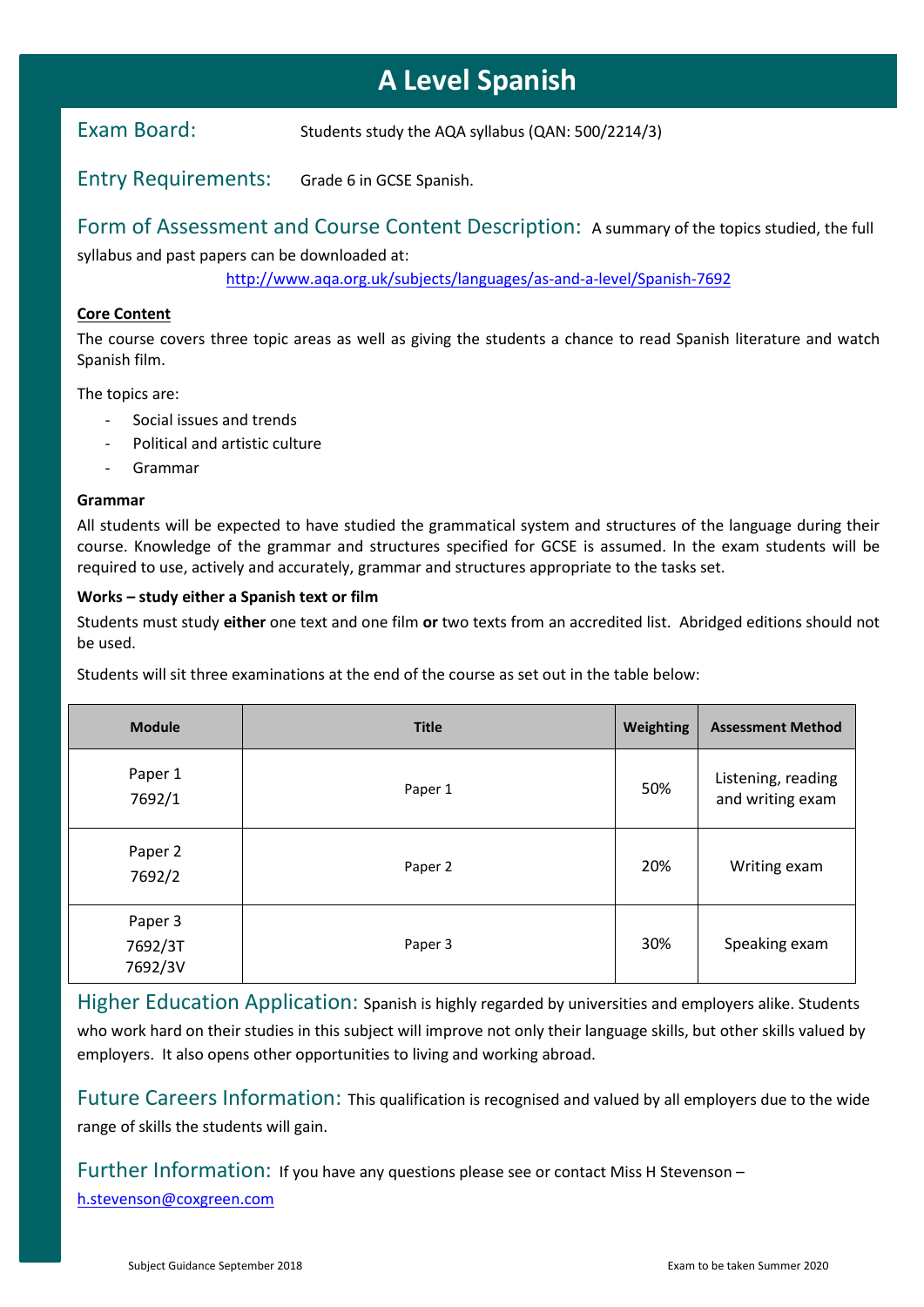

Committed to Achievement

# BTEC/Vocational Courses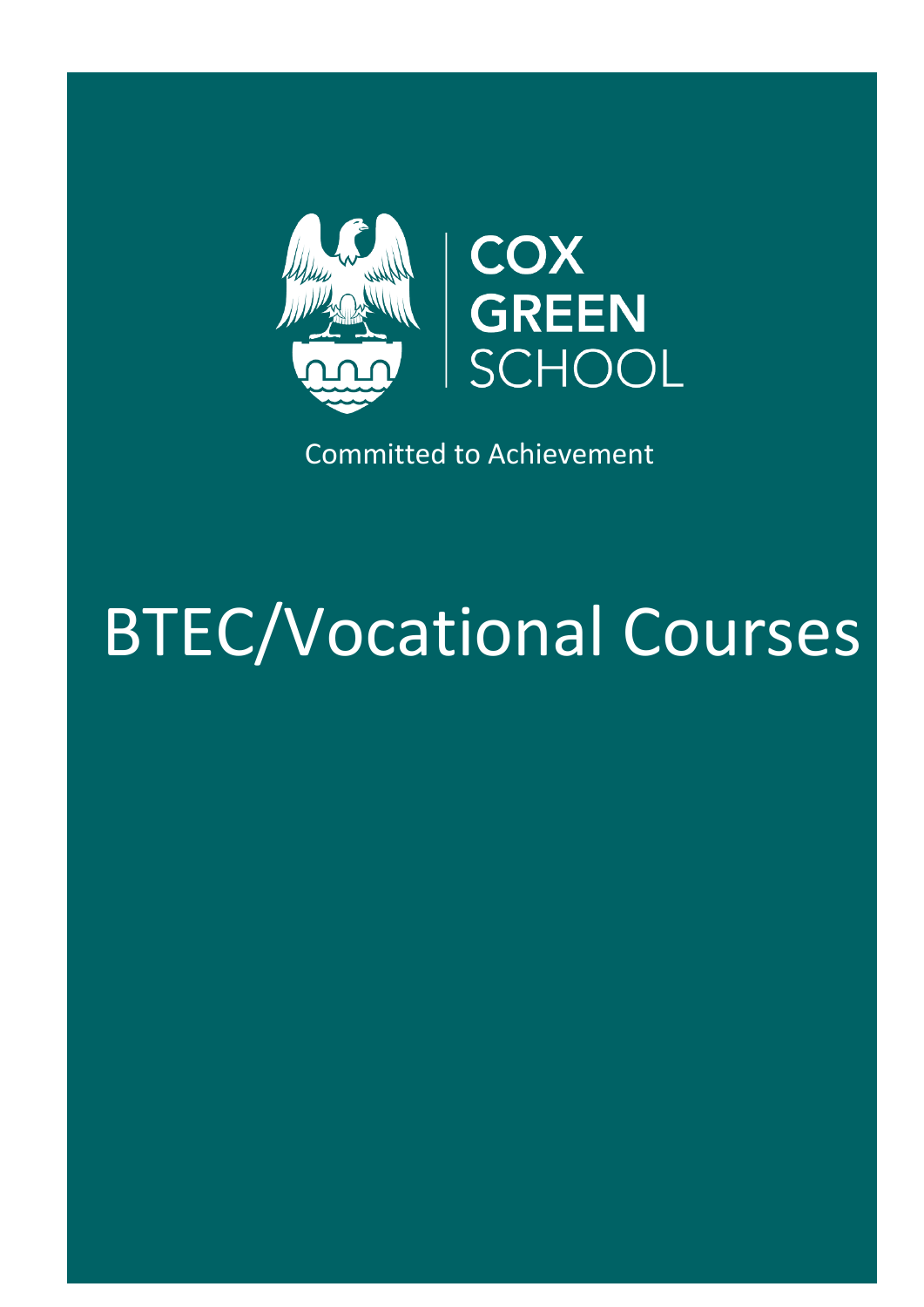# **BTEC Extended Certificate in Business**

Exam Board: Students will be studying the Edexcel syllabus (QAN: 601/7159/5)

Entry Requirements: 5 GCSE grades A\*-C/Grade 4 and above including Maths and English.

Form of Assessment and Course Content Description: Equivalent in size to one A Level.

| <b>Module</b>      | <b>Title</b>                                                    | Weighting             | <b>Assessment Method</b>                                                                                                                                 |
|--------------------|-----------------------------------------------------------------|-----------------------|----------------------------------------------------------------------------------------------------------------------------------------------------------|
| Unit 1:            | <b>Exploring Business</b><br><b>Mandatory</b>                   | 120<br>credits<br>33% | Internal<br>2 hour exam.                                                                                                                                 |
| Unit 2             | Developing a Marketing Campaign<br><b>Mandatory Synoptic</b>    | 90 credits<br>25%     | External<br>A three hour task set and marked by<br>Pearson and completed under supervised<br>conditions.                                                 |
|                    |                                                                 |                       | Learners will be provided with a case study<br>two weeks before a supervised assessment<br>period in order to carry out research.<br>Written submission. |
| Unit 3             | <b>Personal and Business Finance</b><br><b>Mandatory</b>        | 90 credits<br>25%     | External<br>Written examination set by Pearson.<br>2 hours<br>100 marks                                                                                  |
|                    | Plus one optional unit                                          |                       |                                                                                                                                                          |
| Unit 8             | <b>Recruitment and Selection Process</b>                        | 60 credits            | Internally assessed coursework                                                                                                                           |
| Unit 14<br>Unit 22 | <b>Investigating Customer Service</b><br><b>Market Research</b> | 17%                   |                                                                                                                                                          |
|                    |                                                                 |                       |                                                                                                                                                          |

Higher Education Application: This course counts towards UCAS points, so it can be used in a variety of IT related courses. It can also be combined and used alongside another subject at University. Skills are transferable so students can choose to study apprenticeships in IT.

Future Careers Information: IT Programming, Software Design, Systems Analysis and Design, Multimedia Production.

Further Information: If you have queries regarding any aspect of this course please contact Mr Burton, Learning Leader for Information Technology, at: [w.burton@coxgreen.com](mailto:w.burton@coxgreen.com)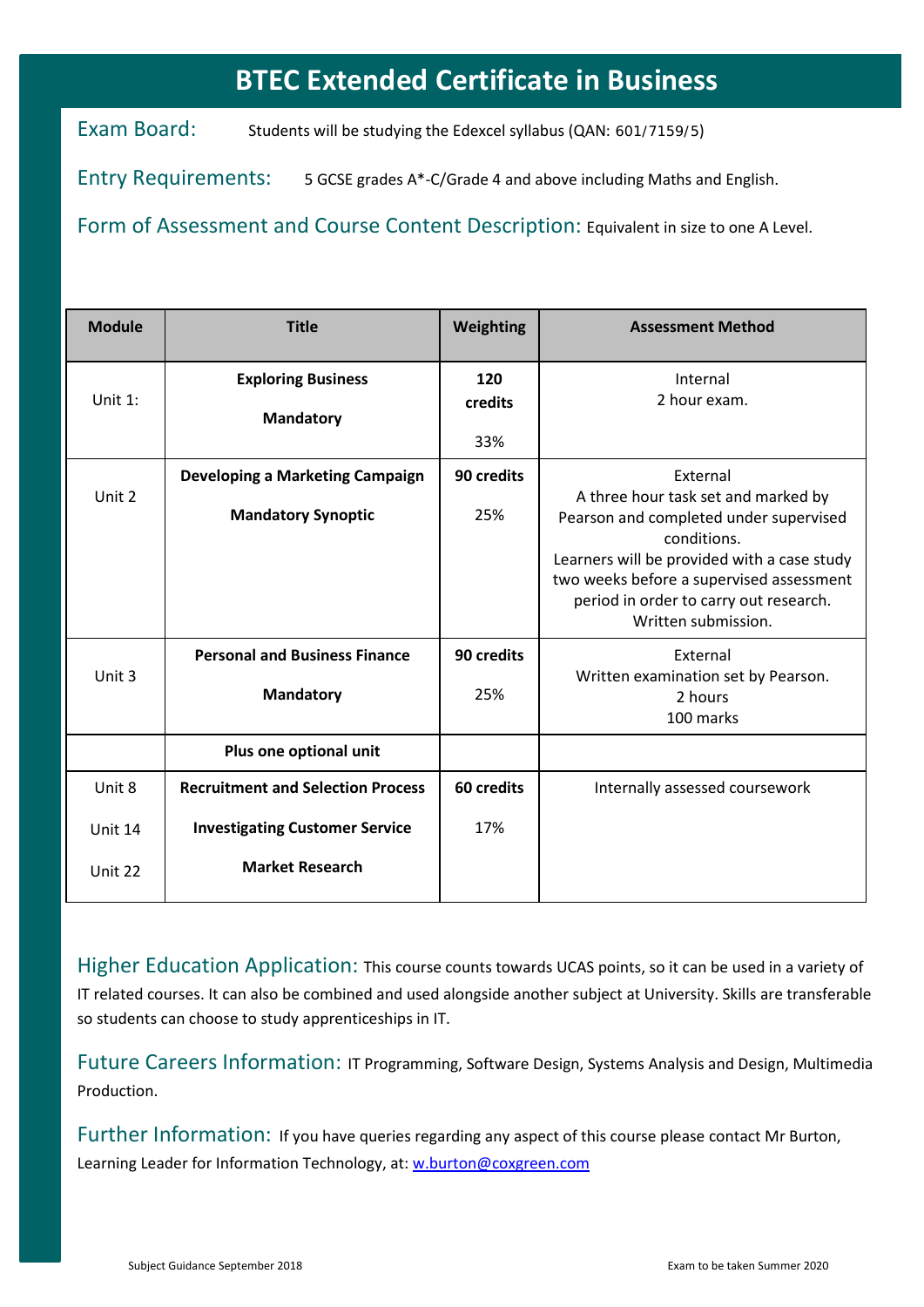# **Level 3 Extended Project Qualification (EPQ)**

Exam Board: Students study the AQA syllabus (QAN: 600/9534/9)

Entry Requirements: Grade 5 in both English and Maths.

#### Form of Assessment and Course Content Description:

| <b>Module</b>   | <b>Title</b>                                                                                                                                                                                                                                                                                          | Weighting | <b>Assessment Method</b>                                                                                                                                         |
|-----------------|-------------------------------------------------------------------------------------------------------------------------------------------------------------------------------------------------------------------------------------------------------------------------------------------------------|-----------|------------------------------------------------------------------------------------------------------------------------------------------------------------------|
| AO1             | Manage<br>Identify, design, plan, and carry out a project,<br>applying a range of skills, strategies and methods<br>to achieve objectives.                                                                                                                                                            | 20%       |                                                                                                                                                                  |
| AO <sub>2</sub> | Use Resources<br>Research, critically select, organise and use<br>information, and select and use a range of<br>resources. Analyse data apply relevantly and<br>demonstrate understanding of any links,<br>connections and complexities of the topic.                                                 | 20%       | A project product which<br>consists solely of a<br>research based written<br>report should be<br>approximately 5000 words.<br>Where the chosen product           |
| AO <sub>3</sub> | Develop and Realise<br>Select and use a range of skills, including, where<br>appropriate, new technologies and problem-<br>solving, to take decisions critically and achieve<br>planned outcomes.                                                                                                     | 40%       | is an artefact there must<br>also be a research based<br>written report of<br>approximately 1000 words.<br>A live presentation (which<br>is recorded) for a non- |
| AO <sub>4</sub> | Review<br>Evaluate all aspects of the extended project,<br>including outcomes in relation to stated objectives<br>and own learning and performance. Select and use<br>a range of communication skills and media to<br>present evidenced project outcomes and<br>conclusions in an appropriate format. | 20%       | specialist audience using<br>media appropriate to the<br>type of project.                                                                                        |

Higher Education Application: The EPQ awards A level grades and carries a half an A Level weighting. Universities are increasingly including an EPQ as part of a standard offer. They also use it often as a 'tiebreaker' to help them decide between similar students post-results. The EPQ could, quite simply, be the difference between a student getting into one of their chosen universities or not.

Future Careers Information: This qualification is recognised and valued by all employers due to the wide range of skills the students will gain.

Further Information: If you have any questions please see or contact Mr Larry Moore – [l.moore@coxgreen.com](mailto:l.moore@coxgreen.com)

Subject Guidance September 2018 Exam to be taken Summer 2020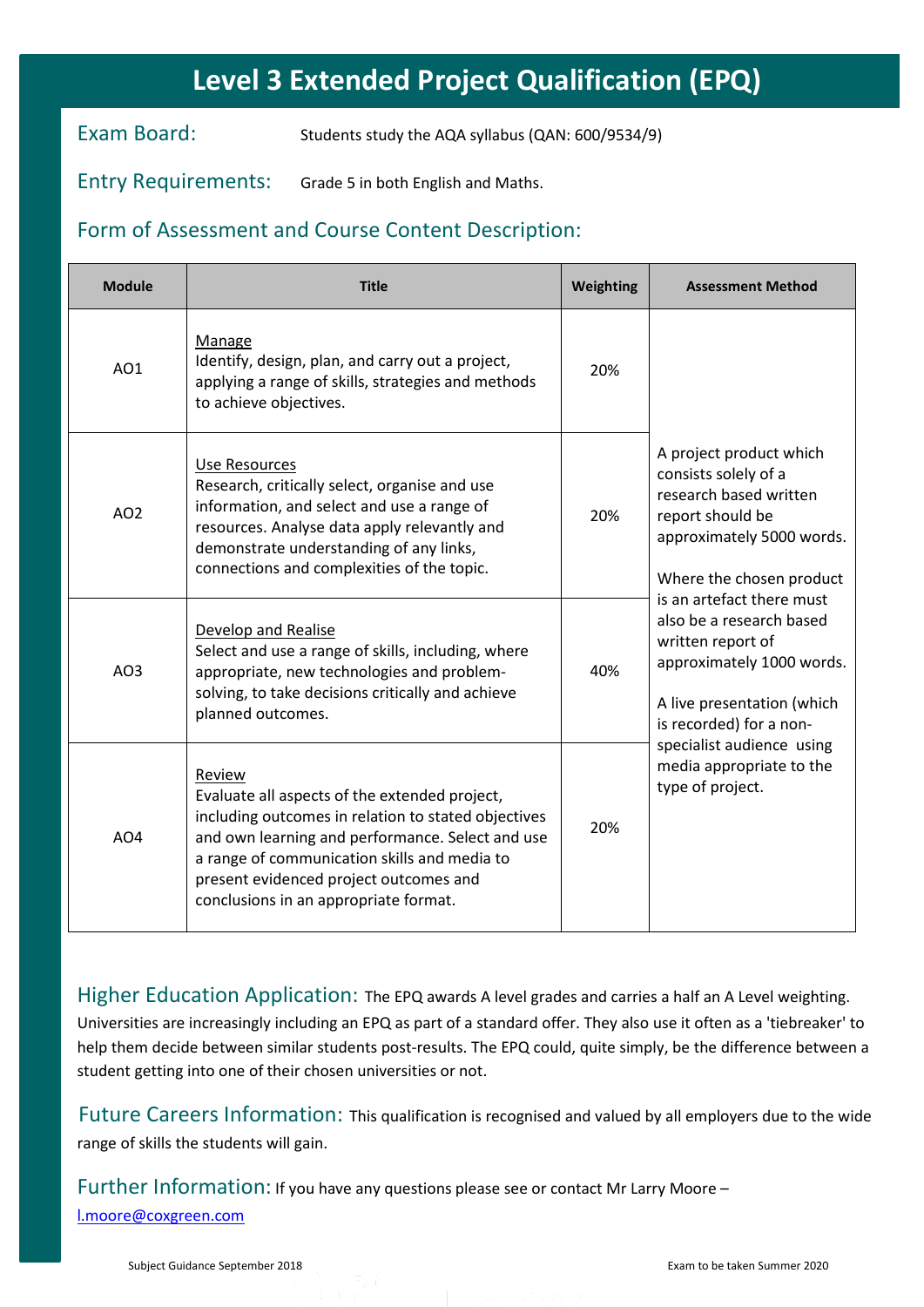# **Level 3 Subsidiary Diploma in Hospitality**

Exam Board: Students will be studying the Edexcel syllabus (QAN: 500/8197/4)

Entry Requirements: 5 GCSE grades A\* - C/Grade 4's and above.

Form of Assessment and Course Content Description: A summary of the topics studied, the full syllabus and past papers can be downloaded at: [https://qualifications.pearson.com/content/dam/pdf/BTEC-](https://qualifications.pearson.com/content/dam/pdf/BTEC-Nationals/Hospitality/2010/Specification/9781446934616_BTEC_90c_L3_Hospitality_Iss3.pdf)[Nationals/Hospitality/2010/Specification/9781446934616\\_BTEC\\_90c\\_L3\\_Hospitality\\_Iss3.pdf](https://qualifications.pearson.com/content/dam/pdf/BTEC-Nationals/Hospitality/2010/Specification/9781446934616_BTEC_90c_L3_Hospitality_Iss3.pdf)

| <b>Module</b>  | <b>Title</b>                                                                                                 | Weighting  | <b>Assessment</b><br><b>Method</b> |
|----------------|--------------------------------------------------------------------------------------------------------------|------------|------------------------------------|
| Mandatory Unit | The Hospitality Industry                                                                                     | 10 credits |                                    |
| Mandatory Unit | Principles of Supervising Customer Service Performance in Hospitality, Leisure,<br><b>Travel and Tourism</b> | 2 credits  |                                    |
| Mandatory Unit | Providing Customer Service in Hospitality                                                                    | 8 credits  |                                    |
| Optional units | <b>Financial Control in Hospitality</b>                                                                      | 10 credits |                                    |
| Optional units | Supervisory Skills in the Hospitality Industry                                                               | 8 credits  |                                    |
| Optional units | <b>Food and Drinks Service</b>                                                                               | 10 credits |                                    |
| Optional units | Alcoholic Beverage Service                                                                                   | 10 credits |                                    |
| Optional units | The Principles of Food Safety Supervision for Catering                                                       | 3 credits  |                                    |
| Optional units | Food Service Organisation                                                                                    | 10 credits |                                    |
| Optional units | European Food                                                                                                | 10 credits |                                    |
| Optional units | Asian Food                                                                                                   | 10 credits |                                    |
| Optional units | Contemporary World Food                                                                                      | 10 credits | All units are                      |
| Optional units | Advanced Skills and Techniques In Producing Desserts & Petits Fours                                          | 13 credits | internally                         |
| Optional units | Environment and Sustainability in Hospitality                                                                | 10 credits | assessed                           |
| Optional units | Principles of Nutrition for Healthier Food and Special Diets                                                 | 3 credits  |                                    |
| Optional units | <b>Hospitality Business Enterprise</b>                                                                       | 10 credits |                                    |
| Optional units | E-business for Hospitality                                                                                   | 10 credits |                                    |
| Optional units | Marketing for Hospitality                                                                                    | 10 credits |                                    |
| Optional units | Personal Selling and Promotional Skills for Hospitality                                                      | 10 credits |                                    |
| Optional units | Human Resources in Hospitality                                                                               | 10 credits |                                    |
| Optional units | Events Organisation in Hospitality                                                                           | 10 credits |                                    |
| Optional units | Planning and Managing a Hospitality Event                                                                    | 10 credits |                                    |
| Optional units | <b>Accommodation Operations in Hospitality</b>                                                               | 10 credits |                                    |
| Optional units | Front Office Operations in Hospitality                                                                       | 10 credits |                                    |
| Optional units | Personal and Professional Development in Hospitality                                                         | 10 credits |                                    |
| Optional units | Industry-related Project in Hospitality                                                                      | 10 credits |                                    |

Higher Education Application: This course counts towards UCAS points & supports a range of related courses at University. The skills obtained in this course are beneficial for vocational pathways and are transferable for apprenticeships in the Hospitality & Catering Industry.

Future Careers Information: Clinical Dietetics, Food and Nutrition Management, Public Health Nutrition, Education and Research, Consultant/Private Practice, Related Health Professionals (e.g. M.D., PA, etc.), Business and Industry, Media and Food Journalism.

Further information: If you have queries regarding any aspect of this course please contact Ms Ismail, Learning Leader for Food & Hospitality and Catering: [m.ismail@coxgreen.com](mailto:m.ismail@coxgreen.com)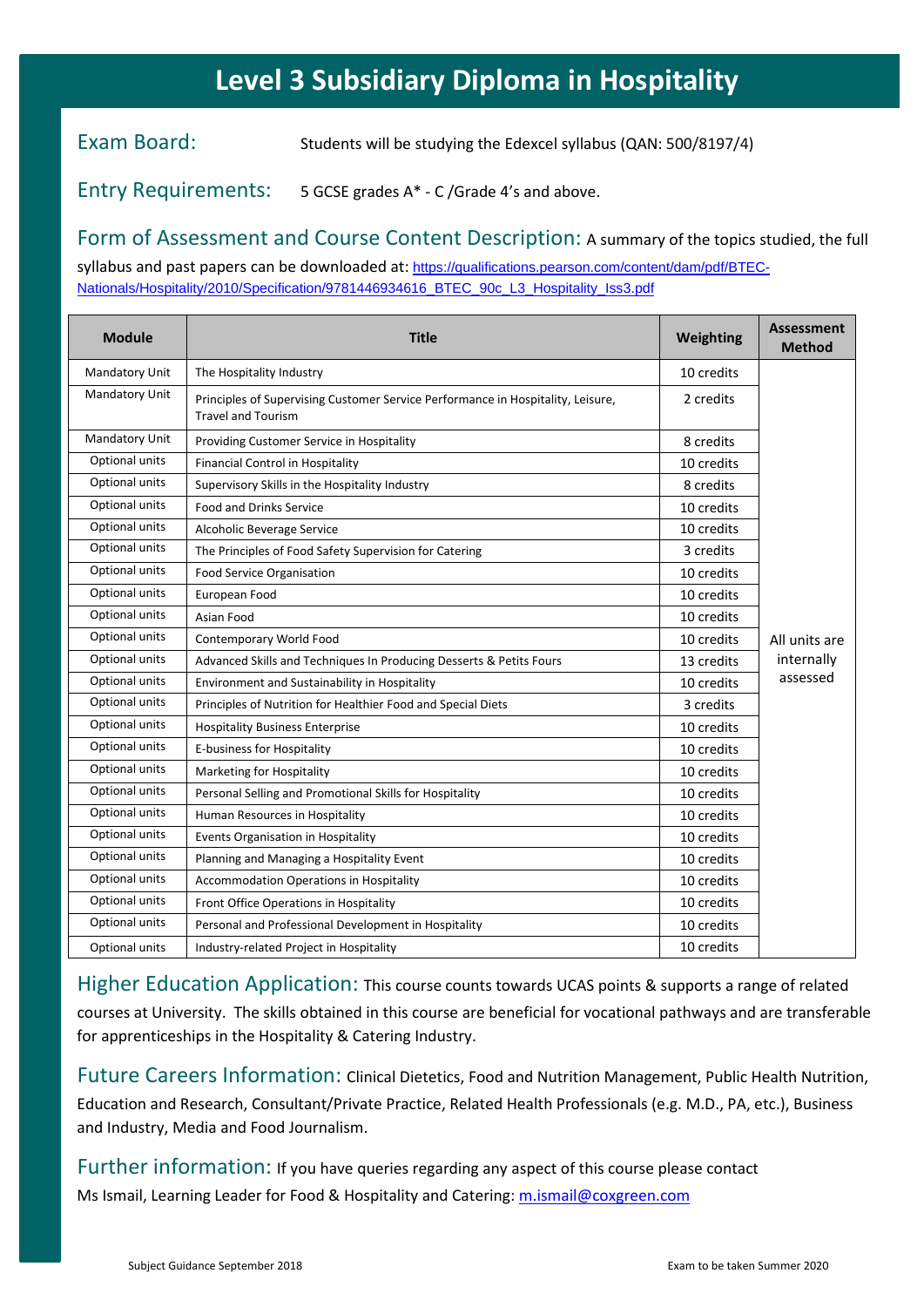# **BTEC Extended Certificate in Information Technology**

Exam Board: Students will be studying the Edexcel syllabus (QAN: 601/7575/8)

Entry Requirements: 5 GCSE grades A\*-C/Grade 5 and above including Maths and English.

Form of Assessment and Course Content Description: Equivalent in size to one A Level.

| <b>Module</b> | <b>Title</b>                                                                                                                                                                                                                      | Weighting | <b>Assessment Method</b>                                                                                                                                                                                                                                                                      |
|---------------|-----------------------------------------------------------------------------------------------------------------------------------------------------------------------------------------------------------------------------------|-----------|-----------------------------------------------------------------------------------------------------------------------------------------------------------------------------------------------------------------------------------------------------------------------------------------------|
| Unit 1:       | <b>Information Technology Systems</b><br>Learners study the role of computer<br>systems and the implications of<br>their use in personal and<br>professional situations.                                                          | 30%       | External<br>2 hour exam.<br>Learners will be assessed on their<br>understanding of computer systems and<br>the implications of their use in personal and<br>professional situations.<br>The number of marks for the unit is 90. The<br>assessment is in January and/or May/June<br>each year. |
| Unit 2        | <b>Creating Systems to Manage</b><br><b>Information</b><br>Learners study the design, creation,<br>testing and evaluation of a<br>relational database system to<br>manage information.                                            | 25%       | External<br>This unit is externally assessed through a<br>task set and marked by Pearson.<br>The set task will be completed under<br>supervised conditions for 10 hours in a one-<br>week period set by Pearson, which can be<br>arranged over a number of sessions.                          |
| Unit 3        | <b>Using Social Media in Business</b><br>Learners explore how businesses<br>use social media to promote their<br>products and services. Learners also<br>implement social media activities in<br>a business to meet requirements. | 25%       | Internally assessed coursework                                                                                                                                                                                                                                                                |
| Unit 6:       | <b>Website Development</b>                                                                                                                                                                                                        | 20%       | Internally assessed coursework                                                                                                                                                                                                                                                                |

Higher Education Application: This course counts towards UCAS points, so it can be used in a variety of IT related courses. It can also be combined and used alongside another subject at University. Skills are transferable so students can choose to study apprenticeships in IT.

Future Careers Information: IT Programming, Software Design, Systems Analysis and Design, Multimedia **Production** 

Further Information: If you have queries regarding any aspect of this course please contact Mr Burton, Learning Leader for Information Technology, at: [w.burton@coxgreen.com](mailto:w.burton@coxgreen.com)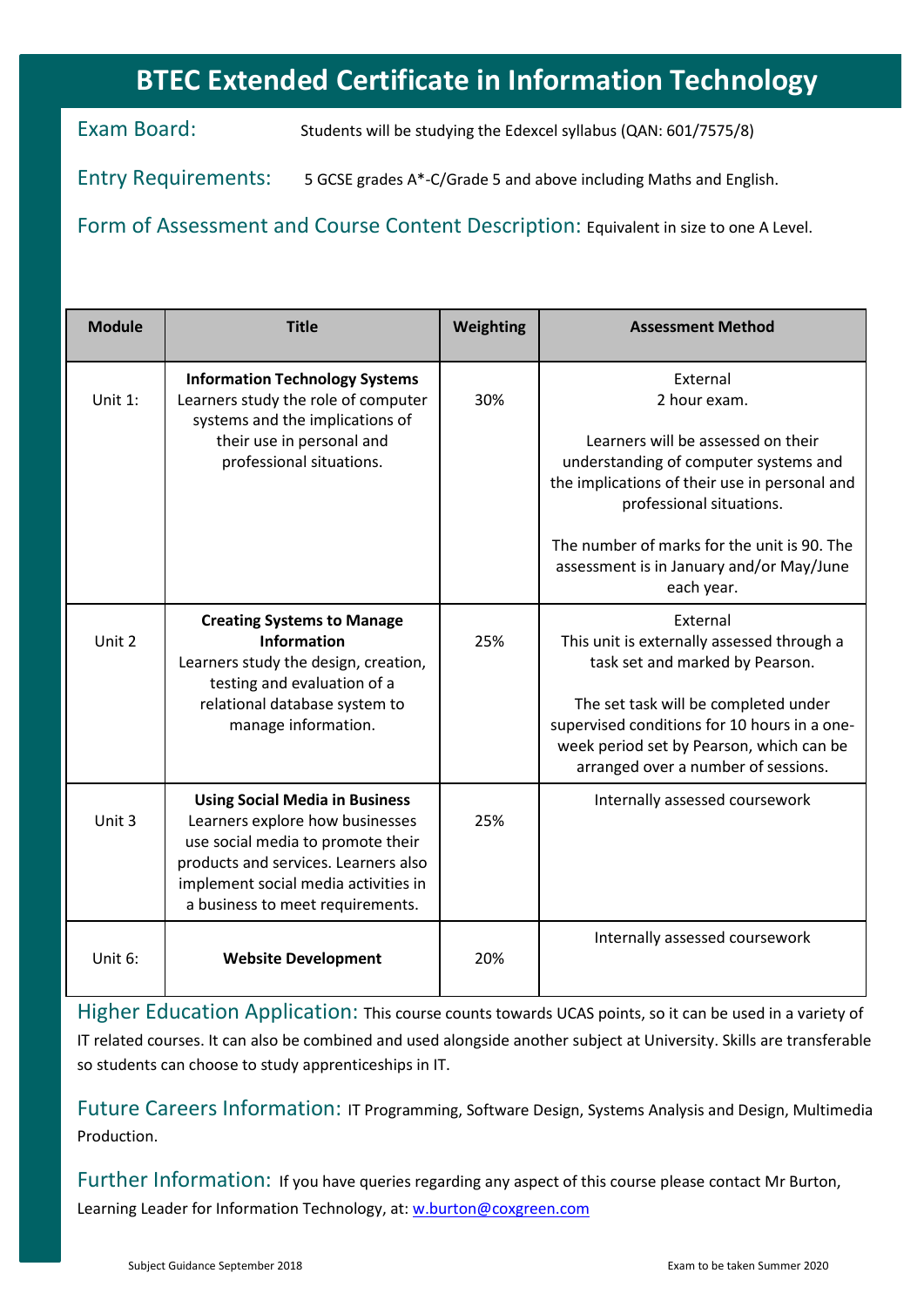# **BTEC Sport – Extended Certificate**

Exam Board: Students study the AQA syllabus (QAN: 601/7218/6)

Entry Requirements: 4 GCSE grades A\* - D/Grade 4 and above.

#### Form of Assessment and Course Content Description:

| <b>Module</b>                                                         | <b>Title</b>                                                                                                               | Weighting                 | <b>Assessment Method</b>    |
|-----------------------------------------------------------------------|----------------------------------------------------------------------------------------------------------------------------|---------------------------|-----------------------------|
| Unit $1 -$<br>Anatomy and<br>Physiology                               | The Muscular System, Skeletal System, Cardiovascular System,<br>Respiratory System and the Energy Systems                  | $0 - 32$<br>points<br>33% | <b>External Examination</b> |
| Unit $2 -$<br><b>Fitness</b><br>Training and<br>Health<br>Programming | Positive and Negative lifestyle factors, Lifestyle factor strategies,<br>Dietary requirements, Training methods.           | $0 - 32$<br>points<br>33% | <b>External Examination</b> |
| Unit $3 -$<br>Careers in<br>Sport                                     | Going on work experience and comparing to another type of work<br>place placement.                                         | $0 - 16$<br>points<br>17% | <b>Internal Coursework</b>  |
| Unit 4 -<br>Sports<br>Leaders                                         | Skills, qualities, characteristics of a leader. Psychological<br>factors effecting sports leaders. Sports Leader practical | $0 - 16$<br>points<br>17% | <b>Internal Coursework</b>  |

Higher Education Application: You could take a degree in Sports Studies, Sports Science, Sport Psychology, Sport Therapy, Physiotherapy, Leisure Management, Recreational Management or Teacher Training.

Future Careers Information: After higher education there are many fulfilling career opportunities such as Development, Coaching and Teaching, Physiotherapy and working in Sports or Leisure Centres.

Further Information: If you have any questions please see or contact Mr Ashley Smith – [sportsacademy@coxgreen.com](mailto:sportsacademy@coxgreen.com)